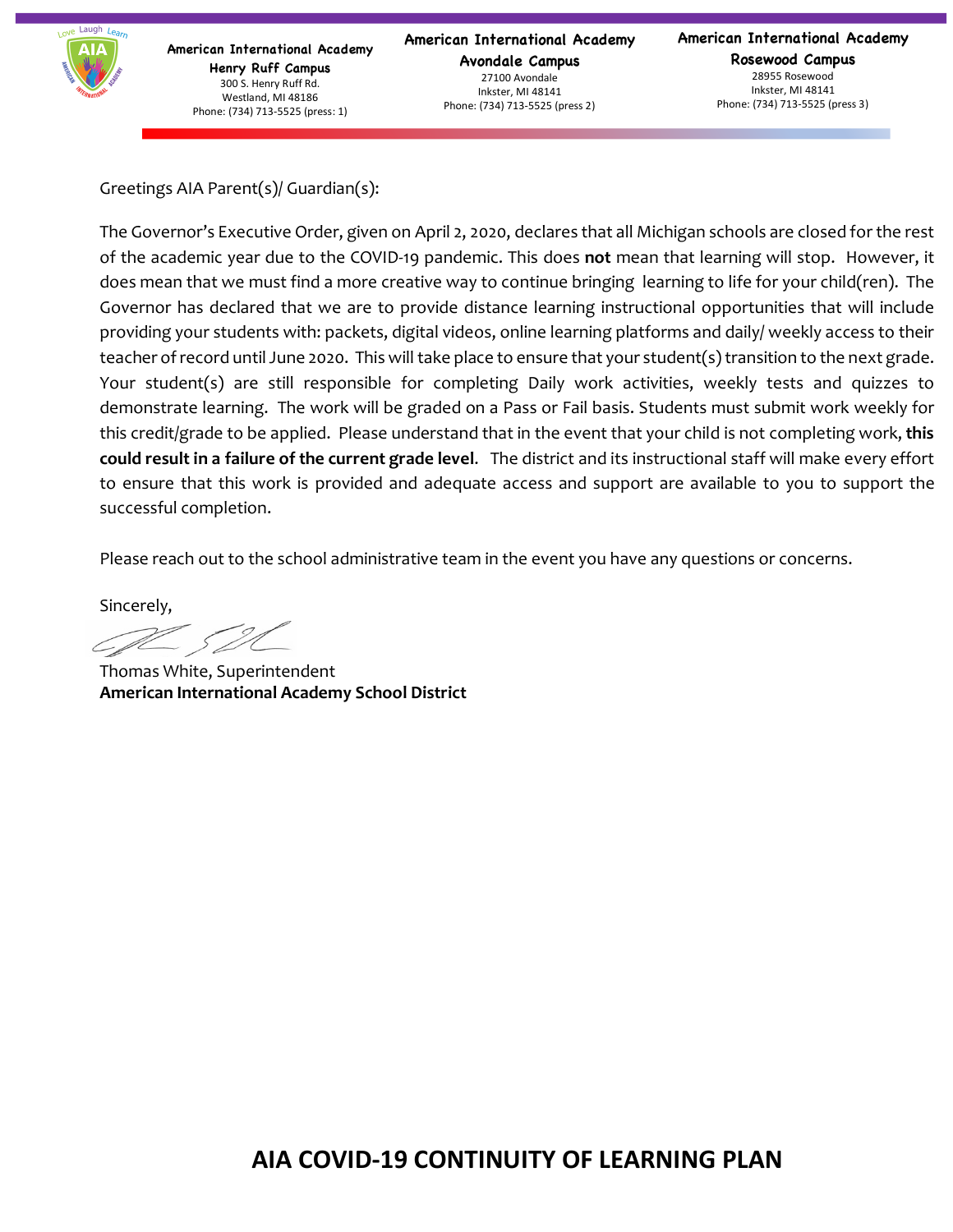

#### **American International Academy**

**Avondale Campus** 27100 Avondale Inkster, MI 48141 Phone: (734) 713-5525 (press 2)

#### **American International Academy**

**Rosewood Campus** 28955 Rosewood Inkster, MI 48141 Phone: (734) 713-5525 (press 3)

- 1. Assurances Document
- 2. Continuity of Learning Plan
- 3. Budget Outline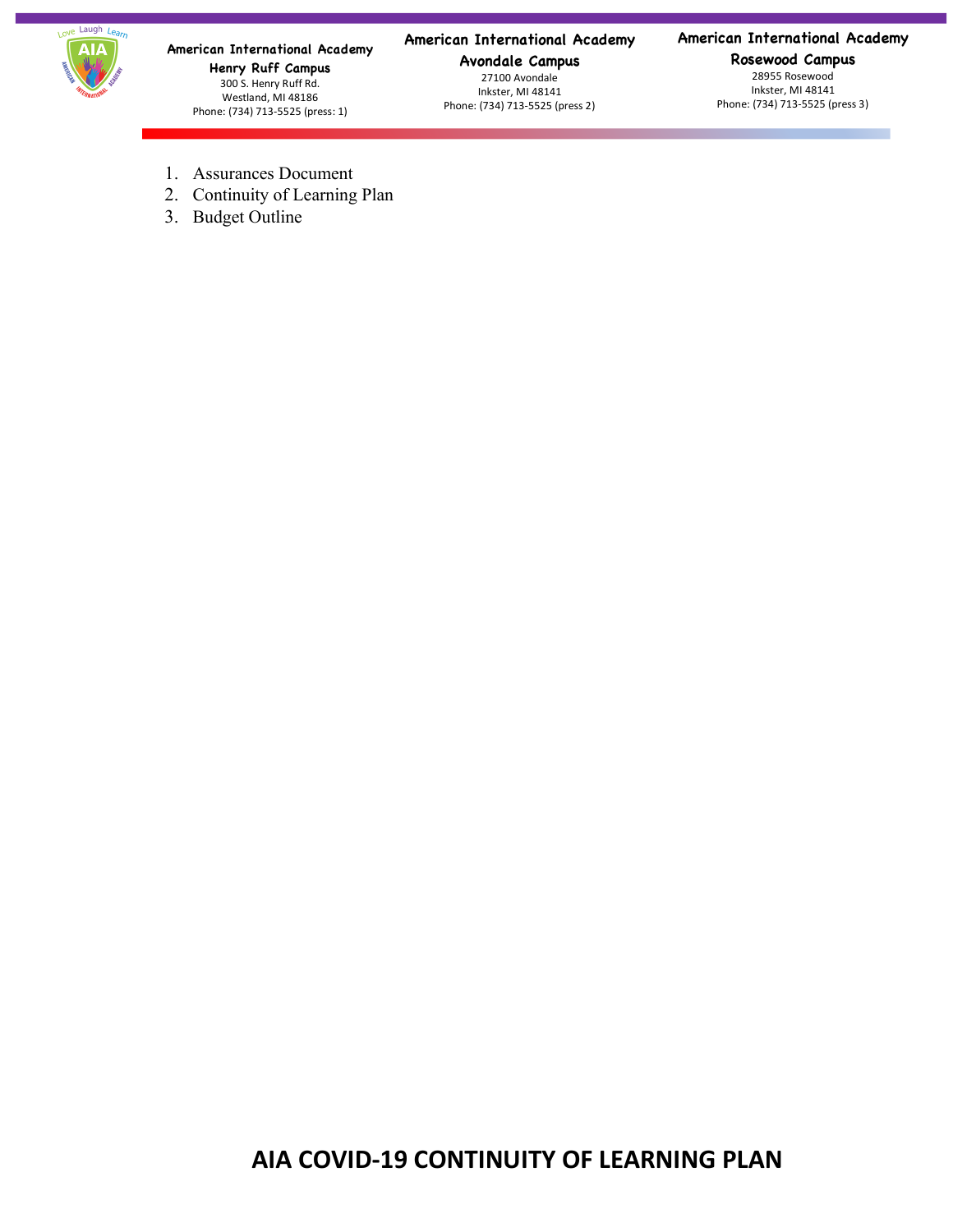

Inkster, MI 48141 Phone: (734) 713-5525 (press 2) **American International Academy**

**Rosewood Campus** 28955 Rosewood Inkster, MI 48141 Phone: (734) 713-5525 (press 3)

#### **Continuity of Learning and COVID-19 Response Plan ("Plan") Assurances**

Date Submitted: 04-16-2020

Name of District: American International Academy School District

Address of District: 300 South Henry Ruff Road, Westland, MI 48186

District Code Number: 82730

Email Address of the District: t.white@americanintlacademy.com

Name of intermediate School District: Wayne County RESA

Name of Authorizing Body (if applicable): Lake Superior State University

This Assurance document needs to be returned to your Intermediate School District or, for Public School Academies, your Authorizing Body with your Continuity of Learning Plan and Budget Outline beginning April 8, 2020 to indicate that the District will adopt a plan to ensure continuous learning for all students through the remainder of the 2019-2020 school year.

Districts should submit a single district plan that relates to all of their schools.

The applicant hereby provides assurance it will follow the requirements for a Plan for the remainder of the 2019-2020 school year:

- I. Applicant assures that all student learning will take place under the direction of a teacher of record for each student enrolled in the district.
- 2. Applicant assures that it will continue to pay school employees during the balance of the 2019-2020 school year under the same terms and conditions established prior to the school closure order period.
- 3. Applicant assures that the Plan was developed in collaboration with district administrators, school board members, teachers, and local bargaining units.
- 4. Applicant assures that food distribution has been arranged for or provided for eligible students.
- 5. Applicant assures coordination between applicant and Intermediate School District in which the District/PSA is located to mobilize disaster relief child care centers.
- 6. Applicant assures that to the extent practicable the District/PSA will in good faith provide students with IEPs/Section 504 Plans the opportunity to participate in learning consistent with existing plans.
- 7. Applicant assures that Continuity of Learning and COVID-19 Response Plan, Assurance Document, and Budget Outline will be posted immediately following approval to the District's/PSA's website.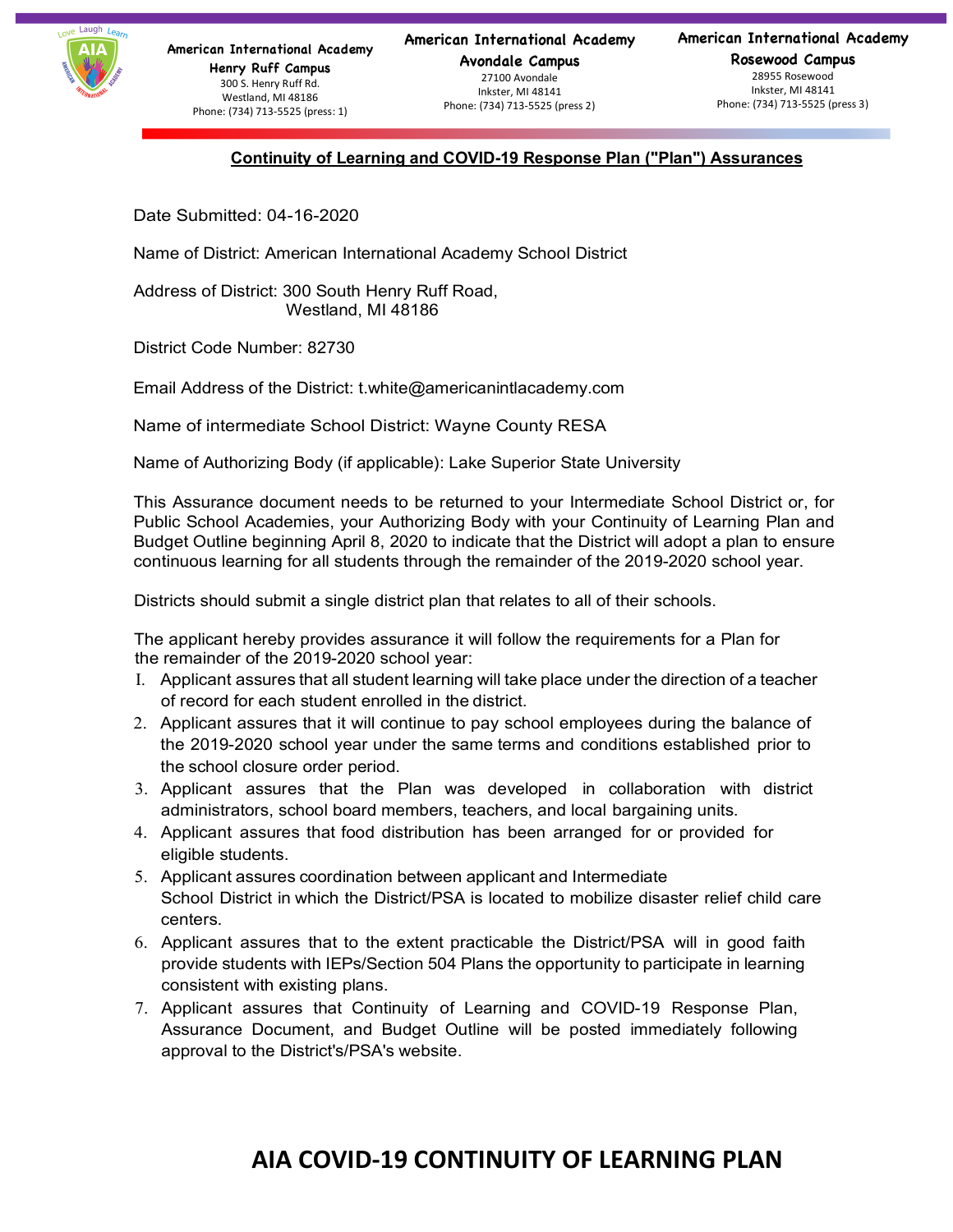#### **Continuity of Learning and COVID-19 Response Plan ("Plan")**

*The goal of a Continuity of Learning Plan and COVID-19 Response Plan is to ensure that each District or Public School Academy is providing, to the best of its ability, each student with alternative modes of instruction to help them stay on pace in their learning. This application recognizes that there is no "one-size-fits-all" solution; multiple means of engaging students and supporting families may be necessary that may vary by grade level, school building, or student population served.*

For the purposes of the Plan, "district" refers to school districts and public school academies.

Date Submitted: 04-16-2020

Name of District: American International Academy School District

Address of District: 300 South Henry Ruff Road, Westland, MI 48186

District Code Number: 82730

Email Address of the District: t.white@americanintlacademy.com

Name of intermediate School District: Wayne County RESA

Name of Authorizing Body (if applicable): Lake Superior State University

In accordance with Executive Order 2020-35 a Plan must include all of the following parts:

*1. Please describe the methods the district will use to provide alternative modes of instruction other than in-person instruction and a summary of materials each pupil and the pupil's parents or guardians will need to access meaningfully the alternative modes of instruction included in the Plan. If the Plan relies on electronic instruction, the Plan must ensure to the extent feasible that pupils have access to a connected device capable of accessing the electronic instruction and must not penalize a pupil for the pupil's inability to fully participate.*

The AIA School District plans to use a hybrid model of instruction using hard copy instructional packets and online learning platforms. For those students that have internet access, but don't have a device, devices will be made available. Students without internet access will have access to instructional materials through hard copy packets. All students will need access to materials such as paper, pencils, and crayons, which will be made available to families that don't have them.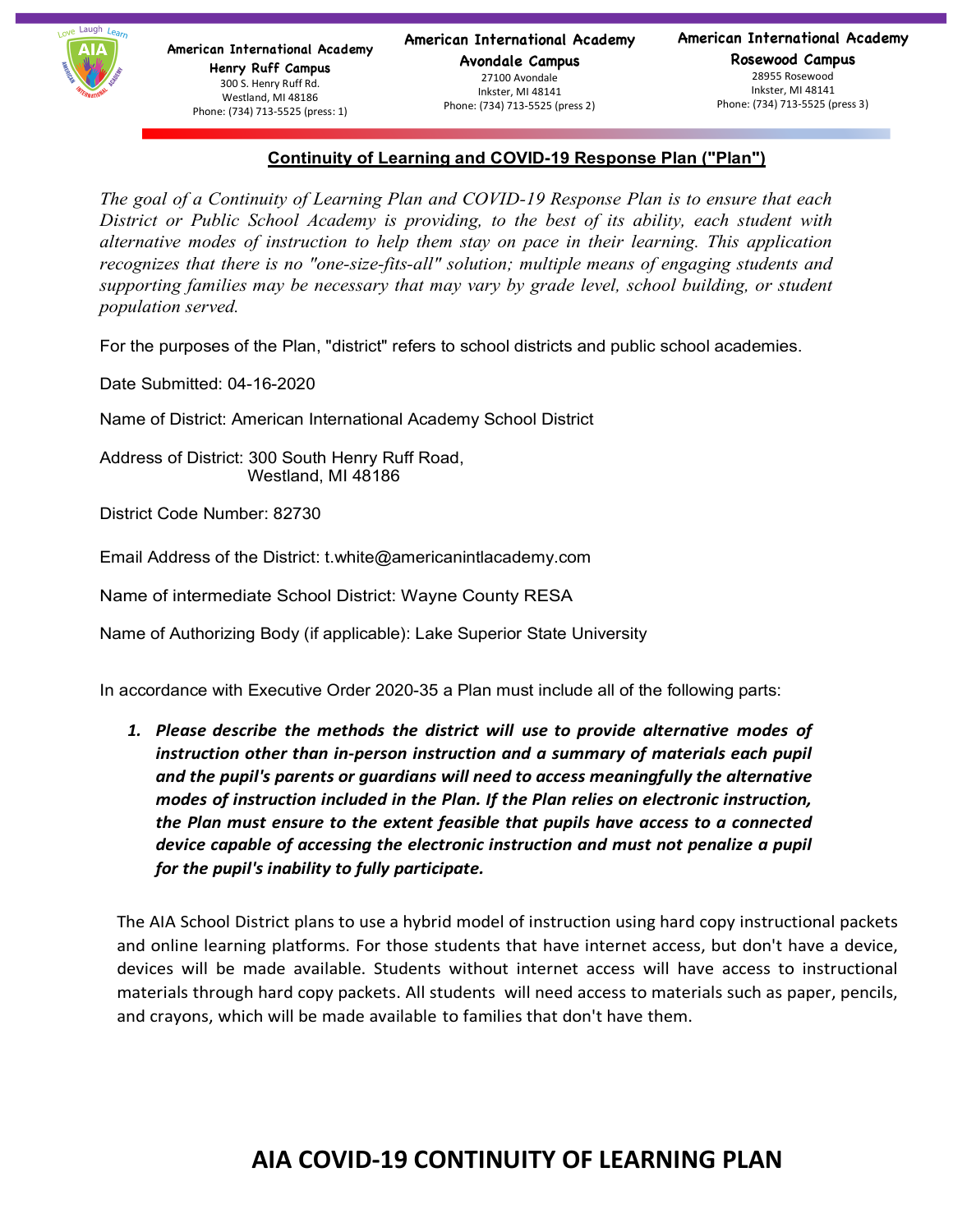

**American International Academy Avondale Campus** 27100 Avondale Inkster, MI 48141 Phone: (734) 713-5525 (press 2)

**American International Academy Rosewood Campus** 28955 Rosewood Inkster, MI 48141 Phone: (734) 713-5525 (press 3)

Although we have no expectation of students needing textbooks, students will have access to grade-level course textbooks if needed to complete their work. At the elementary level, students

will be offered learning opportunities in two different formats. Students with online access will be able to work on enrichment activities at grade level for all content areas. Some of the programs available to our students for these activities include: Reading A-Z, Raz Kids, Freckle, Moby Max, and Khan Academy. Students who do not have online access will have similar enrichment activities provided to them in hard copy form, printed in packets. Special education students will be given learning opportunities that make every effort to meet the specific accommodations found in their IEP.

At the secondary level, students will also be offered learning opportunities in two different formats. Students with online access will be able to work on enrichment activities at grade level for all content areas. Teachers will primarily use Google Classroom and email to communicate learning opportunities to their students. Additional online enrichment activities can be accessed by students at home through Moby Max and Khan Academy. Students who do not have online access will have similar enrichment activities provided to them in hard copy form, printed in packets. Special education students will be given learning opportunities that make every effort to meet the specific accommodations found in their IEP.

## *2. Please describe the methods the district will use to keep pupils at the center of educational activities, including outreach to continue building relationships and maintain connections, and to help pupils feel safe and valued.*

Teachers will be expected to contact every student at least one time during the week. This may be done through the use of technology (for those that have access) such as Google Hangouts or other forms of virtual meetings or through weekly phone calls. For students with technology access, teachers will also make sure to communicate through the instructional platform (Google Classroom, ClassDojo, Robo-call, Email etc.) with an emphasis on continuing to build relationships and maintain connections. If students do not have access to technology, teachers will include notes to students in their instructional packet that focus on building relationships and maintaining connections. We will encourage relationships between students by having students connect with classmates through Snapchat, Facebook, Zoom, etc. The District will use Robo-calls, emails, and office calls to inform parents of ways to notify someone if they are having trouble contacting their child's teacher.

## *3. Please describe the district's plansto deliver content in multiple wayssothat all pupils can access learning.*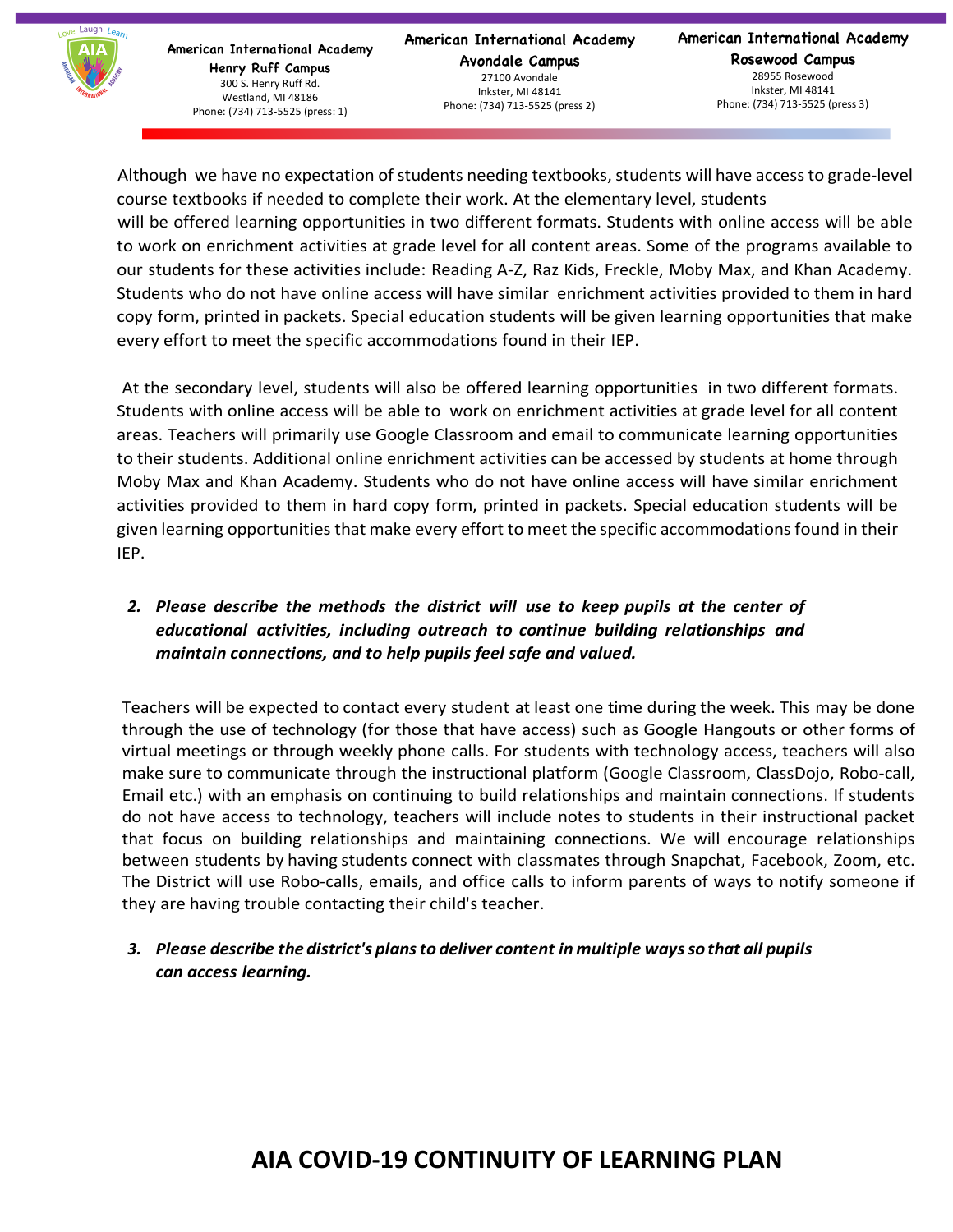

**American International Academy Avondale Campus** 27100 Avondale Inkster, MI 48141 Phone: (734) 713-5525 (press 2)

**American International Academy Rosewood Campus** 28955 Rosewood Inkster, MI 48141 Phone: (734) 713-5525 (press 3)

AIA will support students without technology through hard copy instructional packets. The schools will identify which students need the hard copy packets prior to implementation of the plan. This will be supplemented with phone conferencing to support instruction. The instructional packets will be delivered during meal distribution. Packets will be mailed to the student or an alternate arrangement will be made for students who do not pick up meals. For students with technology, content will be delivered through the online platform, email, and other social media sites (Facebook, Remind, etc.). Teachers will have the option to use a variety of instructional techniques.

Currently no students in the district have been identified as EL.

Students who are eligible under the McKinney-Vento program will be offered supports including access to technology, supplies and free meals provided by the school. Information is available to McKinney-Vento families regarding additional resources to support them with accessing needed services during the school closure. Additionally, the district will contact families to determine if ongoing barriers exist that impact a student's ability to participate in distance learning.

Students who are eligible under Section 504 and the IDEA and MARSE will continue to have opportunities to access distance learning activities that allow equal access to the same opportunities as their peers. Teachers will continue to utilize strategies identified in their 504 plan which allow students equal access to the general education activities.

Students eligible for services under IDEA and MARSE will be provided supports that allow equal access to learning opportunities as well as provide opportunities to participate in ongoing special education services that support student needs. The district will consider the student's IEP to address special education and related services for the student. When determined beneficial, the district will further develop a plan to identify how the district will provide and support educational instruction to access the Continuity of Learning plan.

#### *4. Please describe the district's plans to manage and monitor learning by pupils.*

For students without technology access, teachers will provide feedback to the student during their weekly phone call, virtual meeting, or email. Learning packets with written feedback may be returned to the student, if needed. Feedback from the teacher will include differentiated work as needed, along with examples to support student learning. Phone calls during teacher office hours will be utilized for feedback. For students with technology, teachers will monitor student access and assignment completion on a daily basis within the instructional platform. Teachers will provide feedback to students on assignments through the instructional platform as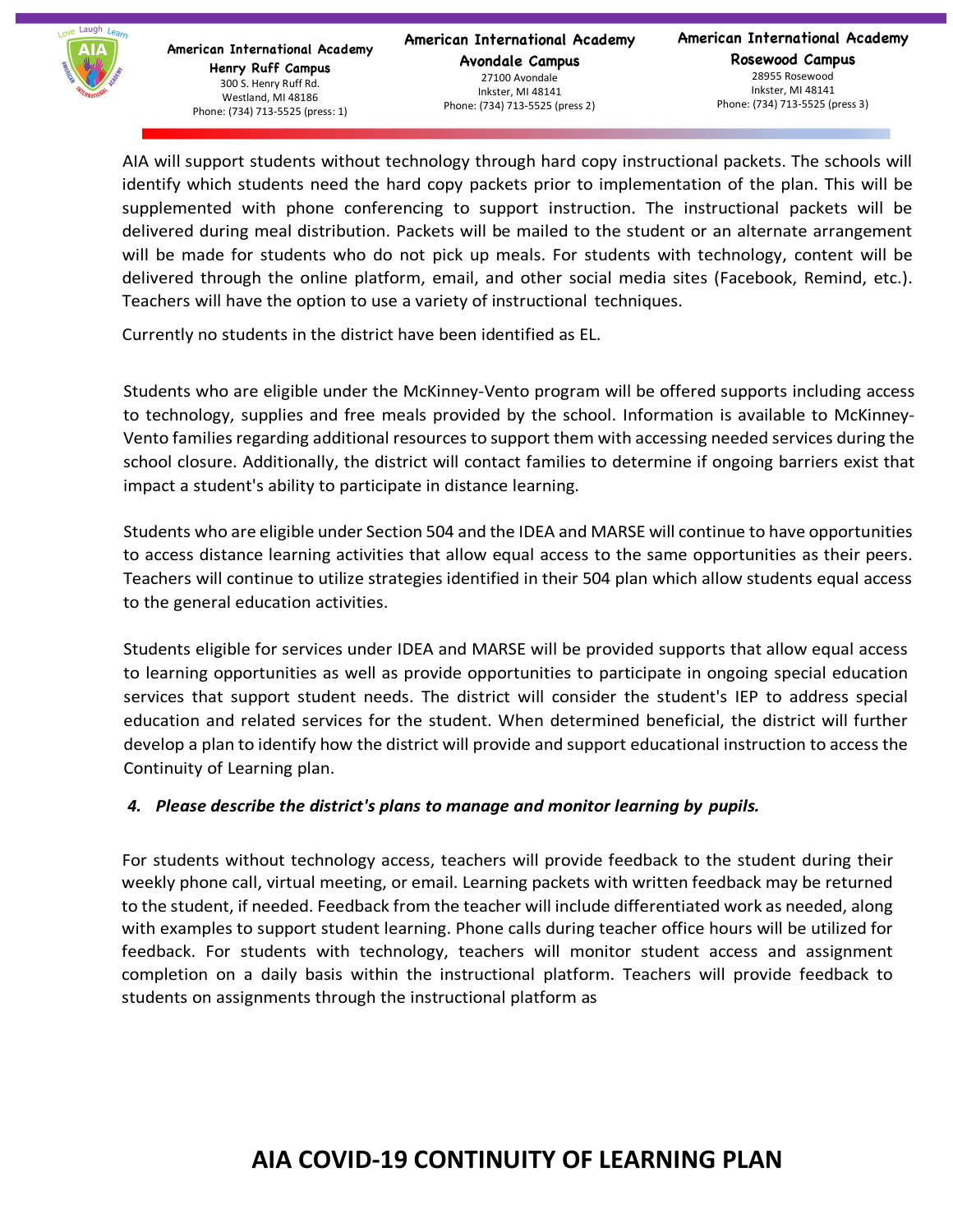

**American International Academy Avondale Campus** 27100 Avondale Inkster, MI 48141 Phone: (734) 713-5525 (press 2)

**American International Academy Rosewood Campus** 28955 Rosewood Inkster, MI 48141 Phone: (734) 713-5525 (press 3)

they are completed. Teachers will differentiate instruction within the platform to meet each student's needs. In addition a rubric and answer key will be sent home for parents to grade student work. Parents will be able to take a picture of the completed work and send to instructors.

## *5. Please attach a budget outline estimating additional expenditures associated with the Plan and sources of revenue to pay for those expenditures.*

Budget will include: purchase of learning supplies such as paper, pencils, crayons, etc., printing costs (paper and machine copy cost), mailing costs (envelopes, postage), personnel time for printing, preparing and delivering, fuel cost- mileage, cost of online instructional platform, and any related software/websites, if applicable.

Sources: General funds Title I 31a

AIA estimates the budget needed for the items outlined is as follows:

| Elementary postage:                                                                           | \$4,000              |
|-----------------------------------------------------------------------------------------------|----------------------|
| Secondary postage:                                                                            | \$9,000              |
| Food Distribution:                                                                            | \$65,000             |
| Power School online re-enrollment cost<br>High school computer cost to distribute to students | \$10,000<br>\$15,000 |
| Total:                                                                                        | \$104,000            |

## *6. Please describe the manner in which district administrators, board members, teachers, and any representatives of teachers collaborated in development of the Plan.*

All stakeholders were involved in the development of the plan. The Superintendent collaborated with his Curriculum team to determine what the best fit was for the AIA learning community. The Superintendent consulted with the MI-Excel and LSSU support teams to ensure that State laws and authorizing compliance were upheld while implementing the plan. The Superintendent brought his ideas forward to the administrative team for additional input. Before finalizing the plan, feedback was sought from board members.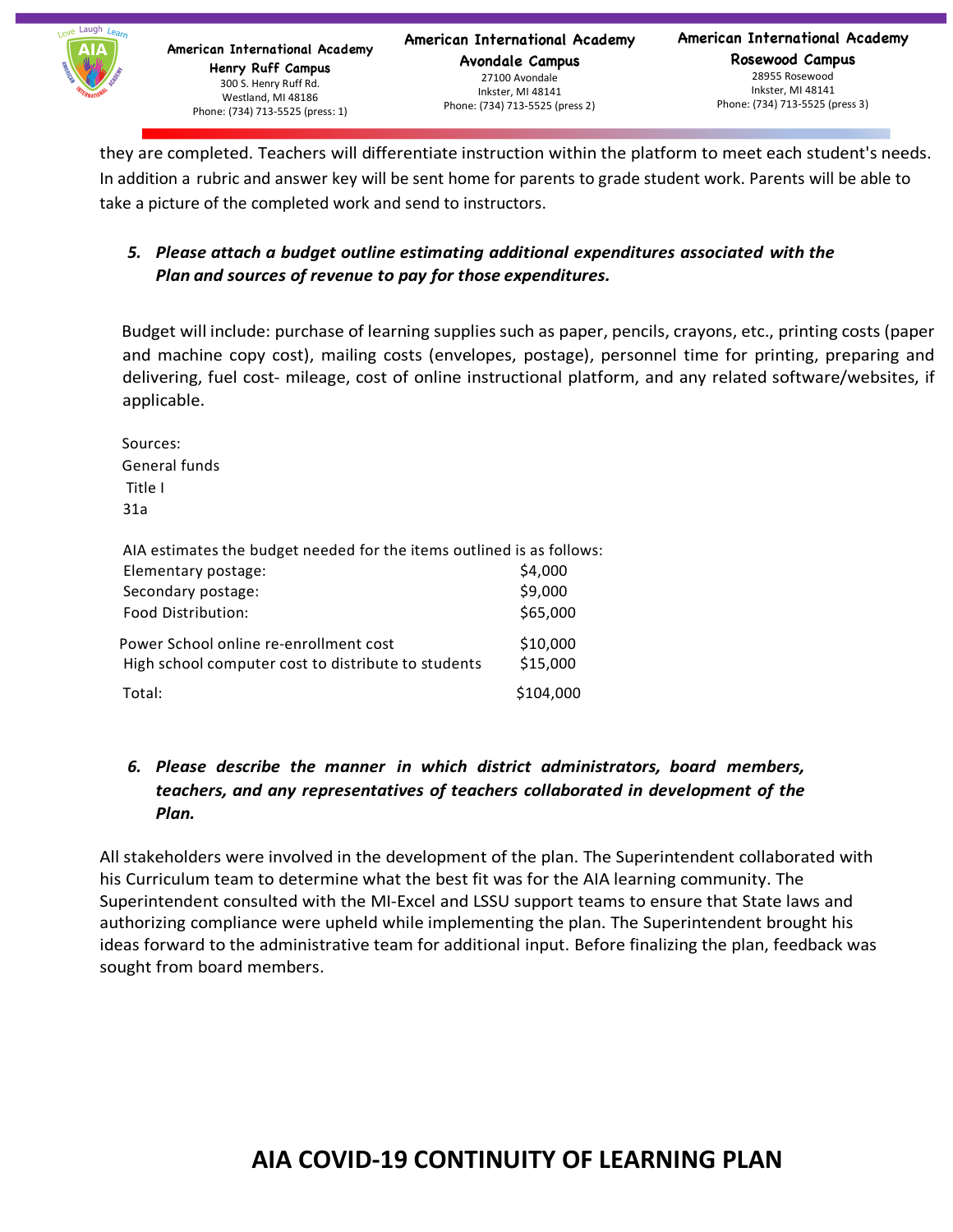

#### *7. Please describe the methods the district will use to notify pupils and parents or guardians of the Plan.*

The plan will be communicated through a letter to each family. Hard copies of the plan will be made available at meal distribution sites for parents to obtain a copy, if needed. The plan will also be dispersed through email to those that have access. The plan will also be posted to the district website and other social media platforms, as well. To ensure that everyone is aware that the plan has been developed and released, a phone call message will be sent to all parents.

#### *8. Please provide an estimate of the date on which the district will begin implementation of the Plan, which must be no later than April 28, 2008.*

The estimated date of implementation of this plan for the AIA school district is April 20, 2020

*9. Please describe the assistance, to the extent feasible, to pupils enrolled in any postsecondary dual enrollment courses under Public Act 160 of 1996, as amended, MCL 388.511 to 388.524, and Career and Technical Preparation Act, 258 PA 2000, as amended, MCL 388.1901 to 388.1913, in completing the courses during the 2019-2020 school year.*

The AIA school district has no students enrolled in any post-secondary dual enrollment courses under Public Act 160 of 1996, as amended, MCL 388.511 to 388.524, and/or Career and Technical Preparation classes.

## *10. Please describe how the district will continue to provide or arrange for continuation of food distribution to eligible pupils.*

The AIA school district will continue to distribute food with the help of our Food Service Management Company, Variety. Food distribution schedules and locations will be announced through the district's Robo-calls, email, and office calls to families. On Mondays meals will be provided for Monday and Tuesday, on Wednesdays meals will be provided for Wednesday, Thursday and Friday. The food distribution schedule and locations are as follows:

Days/ Times: Monday and Wednesday of each week from 10:00 am to 1:00 pm Locations:

AIA- Henry Ruff (pick up) 300 South Henry Ruff Road Westland, MI 48186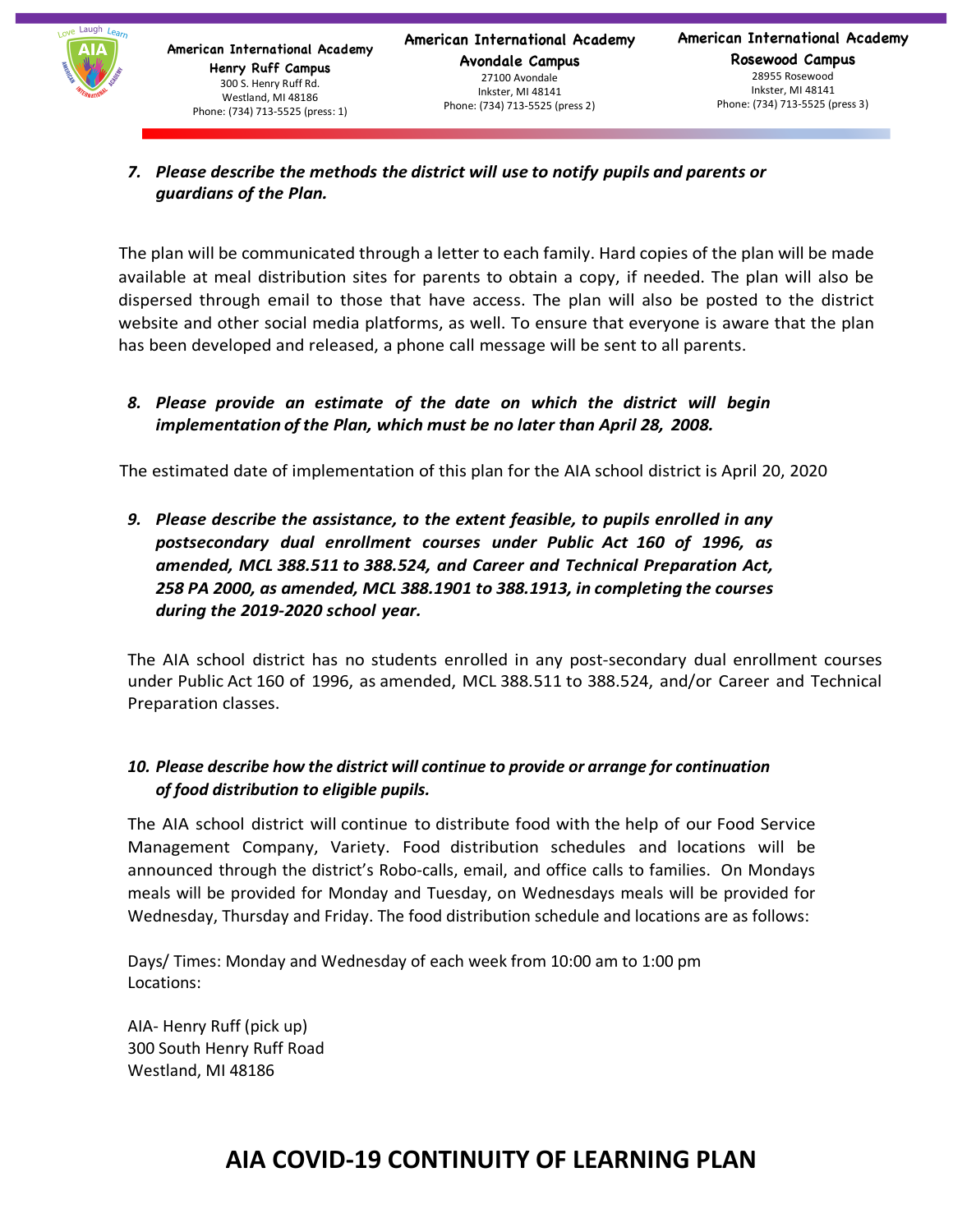

#### **American International Academy**

**Avondale Campus** 27100 Avondale Inkster, MI 48141 Phone: (734) 713-5525 (press 2)

#### **American International Academy**

**Rosewood Campus** 28955 Rosewood Inkster, MI 48141 Phone: (734) 713-5525 (press 3)

AIA- Avondale (pick-up) 27100 Avondale Inkster, MI 48141

AIA- Rosewood (pick-up) 28955 Rosewood Inkster, MI 48141

Lemoyne Gardens (bus distribution) 30001 Pine Inkster, MI 48141

Demby Terraces (bus distribution) (corner of Spruce and Annapolis)

## *11. Please confirm that the district will continue to pay school employees while redeploying staff to provide meaningful work in the context of the Plan, subject to any applicable requirements of a collective bargaining agreement.*

All district employees will continue to be paid. Some groups will receive redeployment tasks to assist in carrying out the Continuity of Learning Plan. Administration will be checking in with staff on a weekly basis to monitor the implementation of the plan and offer support where needed.

Examples of the redeployment tasks will be as follows:

Paraprofessionals will assist with making hard copies of learning packets and distributing them to students. They may also assist with contacting students by phone or email. They will also assist with instruction.

Secretaries will assist with making contact to our families. They may assist with making copies of packets. They will also coordinate families picking up learning packets and belongings from the buildings.

Custodial staff and building engineers will continue to keep the buildings clean, disinfected and functional during this time.

Food Service and transportation staff will assist with building maintenance, grounds work and custodial work.

#### *12. Provide description of how the district will evaluate the participation of pupils in the Plan.*

If a student does not have access to technology, teachers will keep track of which students are completing the weekly instructional packets. They will also keep a log of all communication with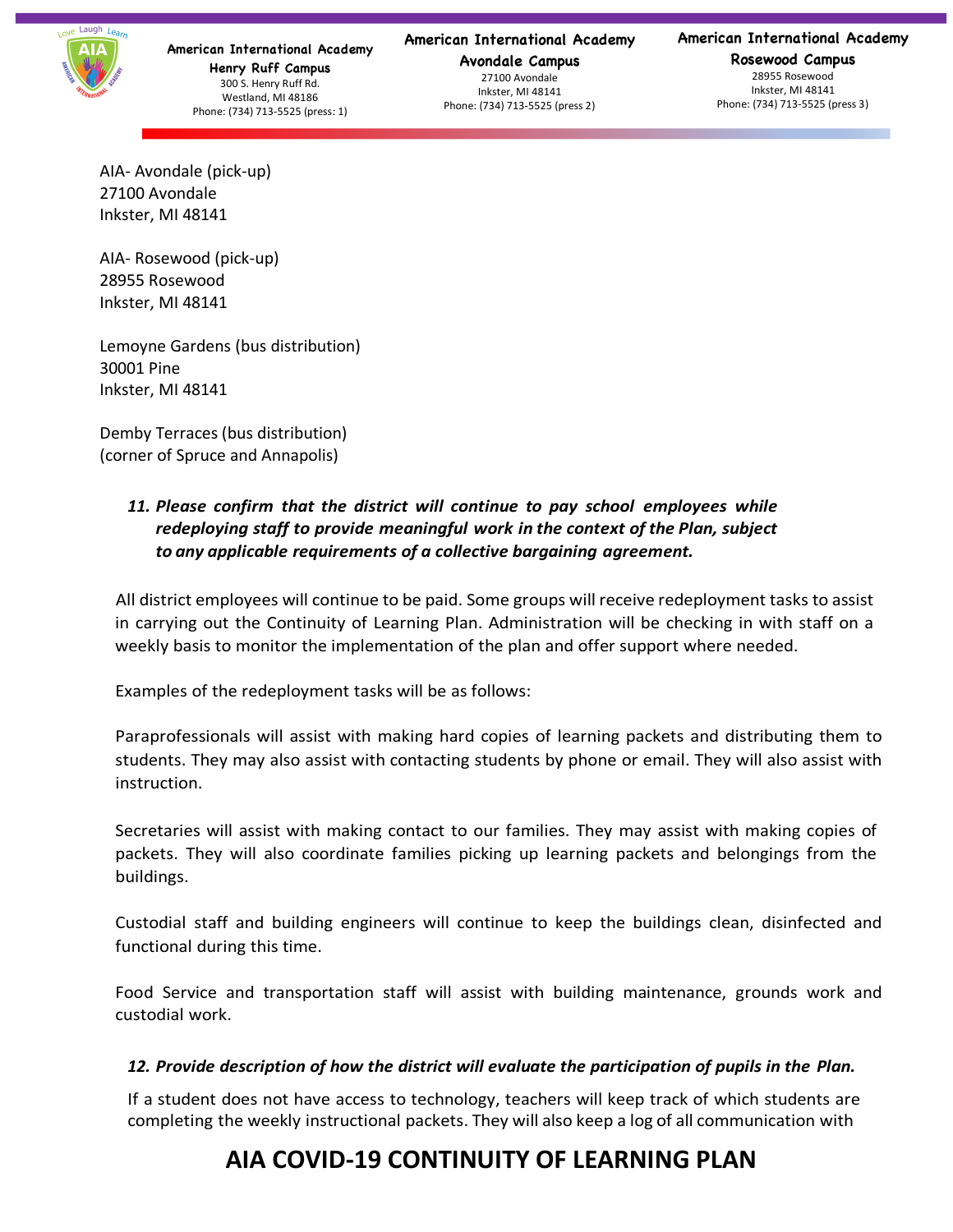

28955 Rosewood Inkster, MI 48141 Phone: (734) 713-5525 (press 3)

students and parents.

If a student has access to technology, teachers will use the instructional platform to monitor student wellness, engagement, and completion of assignments. They will keep alog of communication with students and families.

Inconsistent completion and/or communication with a parent or student will be raised to the principal or counselor level to develop a plan to connect with the student and family. Additional support agencies may be sought to make these connections (DHHS, Behavioral Health, etc.).

The District has adopted a pass/fail pedagogy due to the Covid-19 pandemic. Any student passing at the time of the school shut down in March will receive a passing grade for the year. Students that were failing at this time will have the opportunity to increase their grade to a passing with their participation from the AIA remote learning module.

## *13. Please describe how the district will provide mental health supports to pupils affected by a state of emergency or state of disaster prompted by COVID-19.*

The district will create a form that will be sent to all families (electronically or hard copy) to check on their mental health during this time. Based on those results, the behavior specialist (31n, SSW, counselor, principal, etc.) will reach out to individual students and families to determine their needs. The behavior specialist will help connect the family to outside agencies to help meet their needs. While teachers are making weekly phone calls, they will monitor and assess the needs of students and families. If a need is presented, the teacher will elevate that need to the principal or behavior specialist to make the necessary follow-up. The principal will hold weekly meetings with teachers to identify any additional students or families in need.

## *14. Please describe how the district will support the efforts of the intermediate district in which the district is located to mobilize disaster relief child care centers as described in Executive Order 2020-16 or any executive order that follow it.*

The AIA school district will stay in regular contact with Wayne County RESA in regards to the need for disaster relief childcare centers. The District is not needed at this time, but stands ready to assist if and when needed.

#### *Optional question:*

*15. Does the District plan to adopt a balanced calendar instructional program for the remainder of the 2019-2020 school year?* 

The District will not adopt a balanced calendar instructional program for the remainder of this year or next year.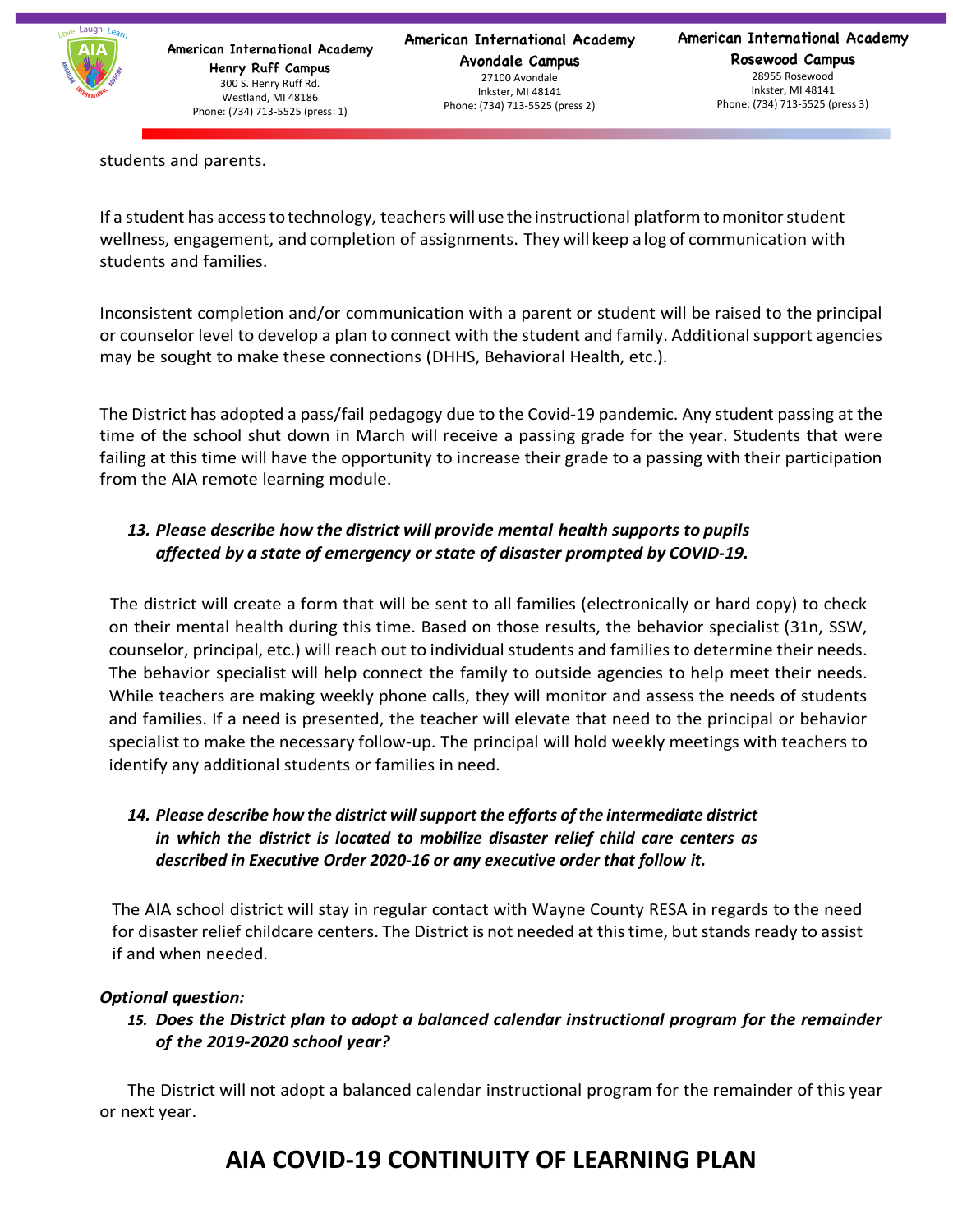

**American International Academy Avondale Campus** 27100 Avondale Inkster, MI 48141 Phone: (734) 713-5525 (press 2)

**American International Academy Rosewood Campus** 28955 Rosewood Inkster, MI 48141 Phone: (734) 713-5525 (press 3)

Name of District Leader Submitting Application: Thomas White, Superintendent of Schools

Date Approved:

Name of ISD Superintendent/Authorizer Designee:

Date Submitted to Superintendent and State Treasurer:

Confirmation approved Plan is posted on District/PSA

website: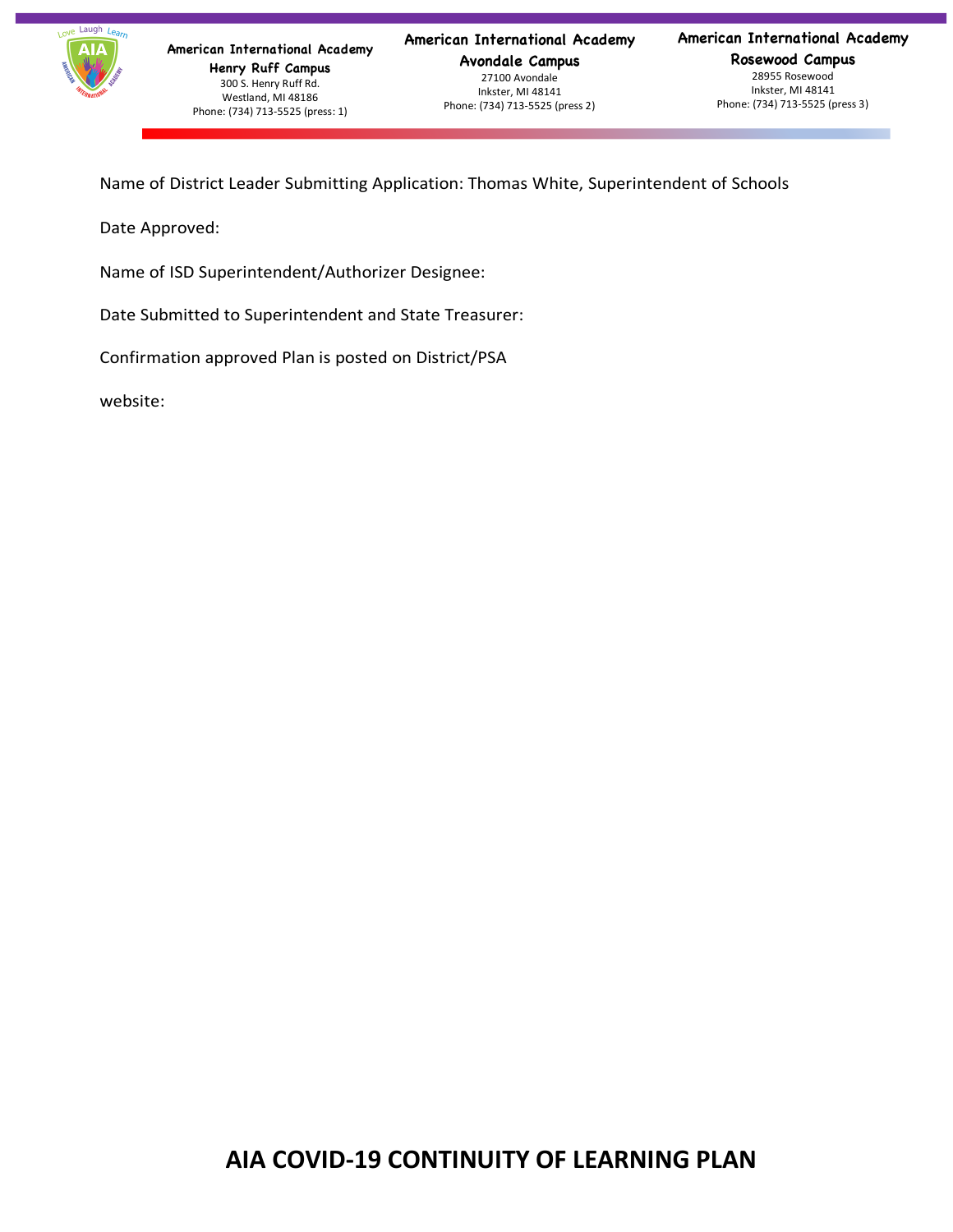# Pre-K through High School

| <b>Grade</b><br><b>Level</b> | <b>Minimum</b>                    | <b>Maximum</b>                     | Recommended<br><b>Length of Sustained</b><br><b>Attention</b> | Daily learning time can include:                                                                                                                                  |
|------------------------------|-----------------------------------|------------------------------------|---------------------------------------------------------------|-------------------------------------------------------------------------------------------------------------------------------------------------------------------|
| Pre-K                        | 20 minutes per<br>day             | 60 minutes per da                  | 3-5 minutes                                                   | Early Literacy<br>Early Numeracy<br>Imaginative play<br>Creative arts music and movement Outdoor<br>exploration<br><b>Exercise Fine/gross</b><br>motor activities |
| Kdg.                         | 30 minutes per<br>day per subject | 60 minutes per<br>day per subject  | 3-5 minutes                                                   |                                                                                                                                                                   |
| $1 - 2$                      | 30 minutes per<br>day per subject | 60 minutes per<br>day per subject  | 5-10 minutes                                                  | Core subjects of: ELA (Reading &<br>Writing), Math, Science or Social Studies<br>Content taught everyday                                                          |
| $3-6$                        | 30 minutes per<br>day per subject | 60 minutes per<br>day per subject  | 10-15 minutes                                                 | Elective courses: Art, Music,<br>Computers, STEAM etc., available bi-<br>weekly<br>Online work                                                                    |
| $7 - 8$                      | 45 minutes per<br>day per subject | 0 minutes per day<br>per subject   | 20-25 minutes                                                 | Handouts or other learning activities<br>Outdoor Play/Exercise, Art, Music, SEL<br>(Social-Emotional Learning), Career<br>Exploration                             |
| $9 - 12$                     | 45 minutes per<br>day per subject | 100 minutes per<br>day per subject | 20-25 minutes                                                 |                                                                                                                                                                   |

*\*Class is defined as a combination of instruction and worktime either with tech or without. " Kids and Teachers Don't Need to be Spending Eight Hours a Day on Schoolwork Right Now", H. Hudson, 2020*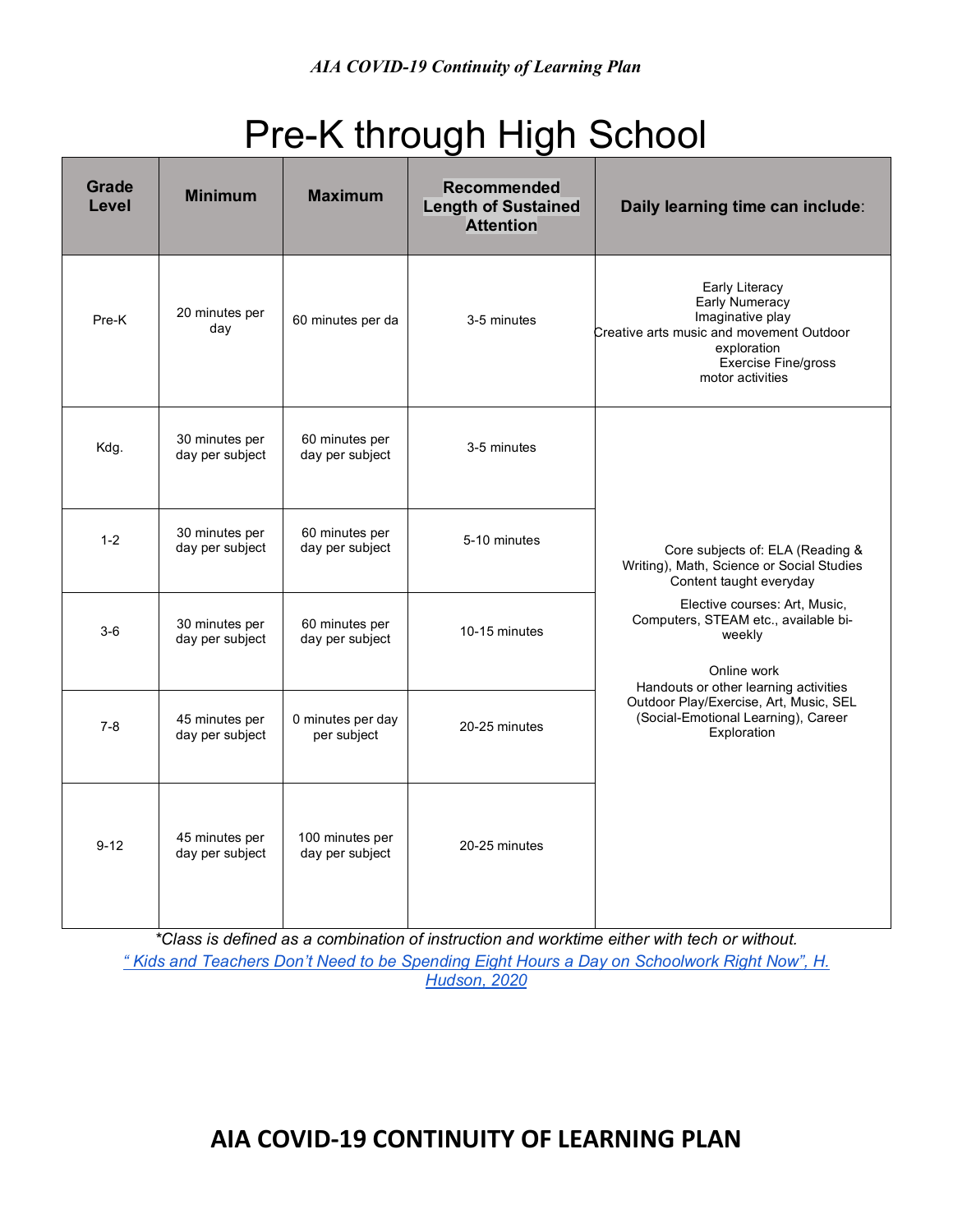| District K 12: Hard Copy Medium<br>Adhere to suggested daily minimum and maximum instructional time (K: 30-60 min., 1/2: 45-90 min., 3-5: 60-120 min) |                                                                                                                                                                                                   |                        |                        |                        |  |
|-------------------------------------------------------------------------------------------------------------------------------------------------------|---------------------------------------------------------------------------------------------------------------------------------------------------------------------------------------------------|------------------------|------------------------|------------------------|--|
| <b>Monday</b>                                                                                                                                         | <b>Tuesday</b>                                                                                                                                                                                    | Wednesday              | <b>Thursday</b>        | Friday                 |  |
|                                                                                                                                                       | Packets or lessons include daily activities for at least ELA, Math, and suggested other activities throughout the week<br>including science, social studies, home activity suggestions, SEL, etc. |                        |                        |                        |  |
| Check-in day                                                                                                                                          | Check-in day                                                                                                                                                                                      | Check-in day           | Check-in day           | Check-in day           |  |
| options:                                                                                                                                              | options:                                                                                                                                                                                          | options:               | options:               | options:               |  |
| check-in virtually for                                                                                                                                | check-in virtually for                                                                                                                                                                            | check-in virtually for | check-in virtually for | check-in virtually for |  |
| those able                                                                                                                                            | those able                                                                                                                                                                                        | those able             | those able             | those able             |  |
| phone calls or                                                                                                                                        | phone calls or emails                                                                                                                                                                             | phone calls or emails  | phone calls or emails  | phone calls or emails  |  |
| emails to families                                                                                                                                    | to families                                                                                                                                                                                       | to families            | to families            | to families            |  |
| Office hours via                                                                                                                                      | Office hours via                                                                                                                                                                                  | Office hours via       | Office hours via       | Office hours via       |  |
| phone, email                                                                                                                                          | phone, email                                                                                                                                                                                      | phone, email           | phone, email           | phone, email           |  |

| District K-12: Digital Media<br>Adhere to suggested daily minimum and maximum instructional time (K: 30-90 min., 1/2: 45-90 min., 3-5: 60-120 min) |                                                                                                          |                                                                                                        |                                                                              |                                                                                                               |
|----------------------------------------------------------------------------------------------------------------------------------------------------|----------------------------------------------------------------------------------------------------------|--------------------------------------------------------------------------------------------------------|------------------------------------------------------------------------------|---------------------------------------------------------------------------------------------------------------|
| <b>Monday</b>                                                                                                                                      | <b>Tuesday</b>                                                                                           | Wednesday                                                                                              | <b>Thursday</b>                                                              | <b>Friday</b>                                                                                                 |
|                                                                                                                                                    |                                                                                                          | Main Platform-                                                                                         |                                                                              | Daily videos, recorded lessons, websites, or other digital lessons available through established platforms    |
| Think Central, Khan,<br>Moby MAX AIA<br>Google Classroom,<br><b>Studies Weekly</b><br>$K-12$<br><b>ELA lesson</b><br>30<br><b>Math</b><br>30       | Check-in day<br>options:<br>check-in virtually<br>for those able<br>phone calls or<br>emails to families | $K-12$<br><b>ELA lesson</b><br>30<br>Math<br>30<br><b>Science</b><br>30<br><b>Social Studies</b><br>30 | check-in virtually<br>for those able<br>phone calls or<br>emails to families | $K-12$<br><b>ELA lesson</b><br>30<br><b>Math</b><br>30<br><b>Science</b><br>30<br><b>Social Studies</b><br>30 |
| <b>Science</b><br>30<br><b>Social Studies</b><br>30                                                                                                |                                                                                                          | Office hours and/ or<br>small group and<br>individual Math<br>lessons and call                         |                                                                              | Office hours and/ or small<br>group and individual Math                                                       |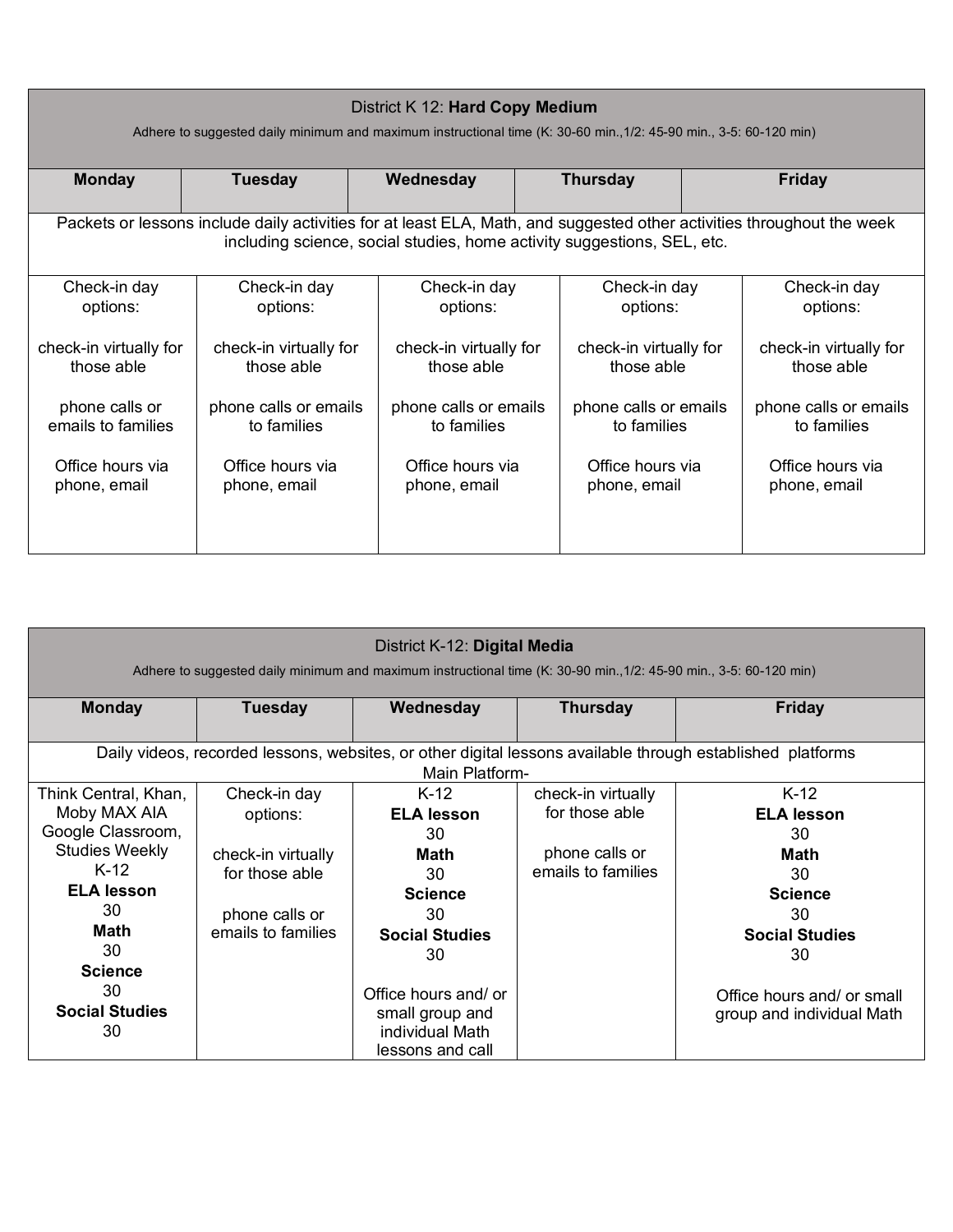| Office hours and/ or<br>small group and<br>individual Math<br>lessons and call<br>check-ins (per class<br>schedule) | check-ins (per class<br>schedule) | lessons and call check-ins<br>(per class schedule) |  |  |
|---------------------------------------------------------------------------------------------------------------------|-----------------------------------|----------------------------------------------------|--|--|
| *To accommodate the various settings, consider hosting the same session twice a day (10:00 and 1:00 daily) and/or   |                                   |                                                    |  |  |

*recording the teacher-led portions of a lesson and posting for those unable to make either session. (Reminder: students should not be visible in posted lessons.)*

*\*May choose to have two daily synchronous lessons based on availability and feedback from district staff and families (for example ELA and Math daily).*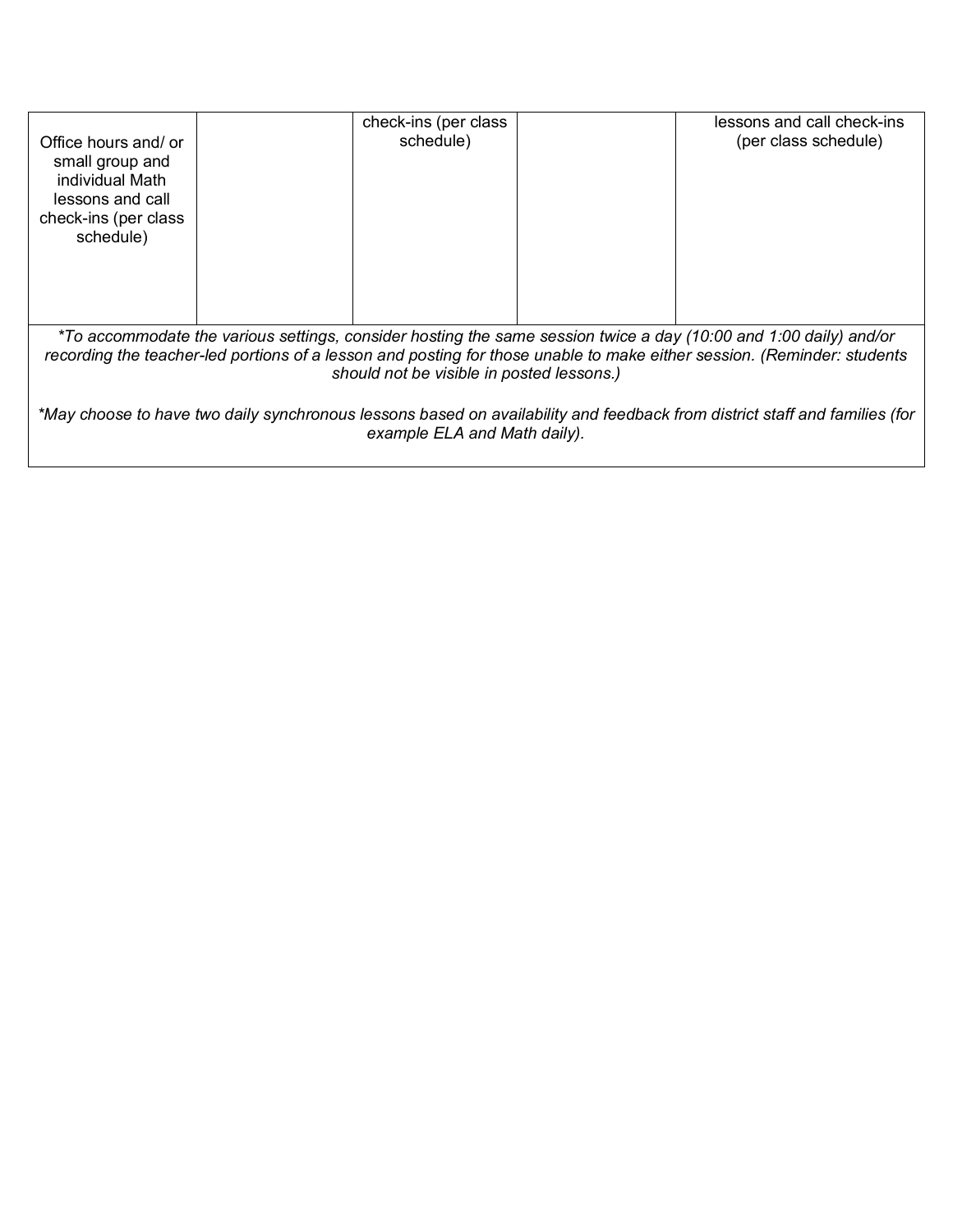#### **Whole Child**

- $\Box$  The AIA district will keep Students at the Center of Learning pedagogy by having an intentionality of focusing first on students and their needs
- $\Box$  The AIA district has an Intentional outreach plan that will continue building relationships and maintain connections. This is an expanded communication driver from our blueprint process that includes the following:
	- o Bi-Weekly phone calls from our front office to all of our students and their families to determine how we can best assist them both academically and non-academically
	- o There will be a schedule for teacher office hours for students and parents to be able to ask clarifying questions on assignments, etc.

 $\Box$  Two-way communication among all stakeholders will consist of the following:

- o Bi-Weekly scheduled phone calls between Board President, Authorizer Liaison
- o Weekly Zoom PLC meetings between staff and principals
- o Weekly PLC/PD meetings with Curriculum Specialist and Staff for ongoing training and support
- ❑ Opportunities for positive feedback/connection between students and teachers will be made available to the students by the teacher through the Google classroom platform and during scheduled office hours.
- ❑ Acknowledgement of students' current situation and context will be determined by data provided by office staff making bi-weekly calls to all students. This information will be used to inform the district of the students' current needs and context and help drive the district's decision-making process in this process.
- ❑ Students will be provided with appropriate supports to process events. This will include:
	- $\circ$  Information for how to navigate through the teaching and learning platforms
	- o Access to either online supports and hard copy distance learning packets
	- o Several different ways to obtain packets (pick-up, drop off, mail)
	- o Access to meals (grab&go, bus stop pick-up)
- $\Box$  SEL (social emotional learning) practices will be utilized throughout the district by:
	- o Providing opportunities to continue morning meetings (via zoom)
	- o Incorporate hands on activities (STEAM projects, arts and crafts etc.)
	- o Encourage kindness in the google classroom and zoom classes
	- o Teach students to be reflective, mindful and create SMART goals
- □ AIA will utilize school and community resources to provide mental health supports and trauma informed practices. This will be achieved through our Social Work department that will continue to work with their caseload as well as make themselves available to all AIA students needing trauma and mental health support.

❑ The AIA district will continue to contact families during the school closure of the district due to the COVID-19 pandemic. This will include but is not limited to:

- o Bi-weekly phone calls to AIA students
- o Robo-calls to AIA families
- o Digital media sent to AIA students and families (Google classroom, newsletters, emails, etc.)
- o Teacher calls and zoom meetings with students and their families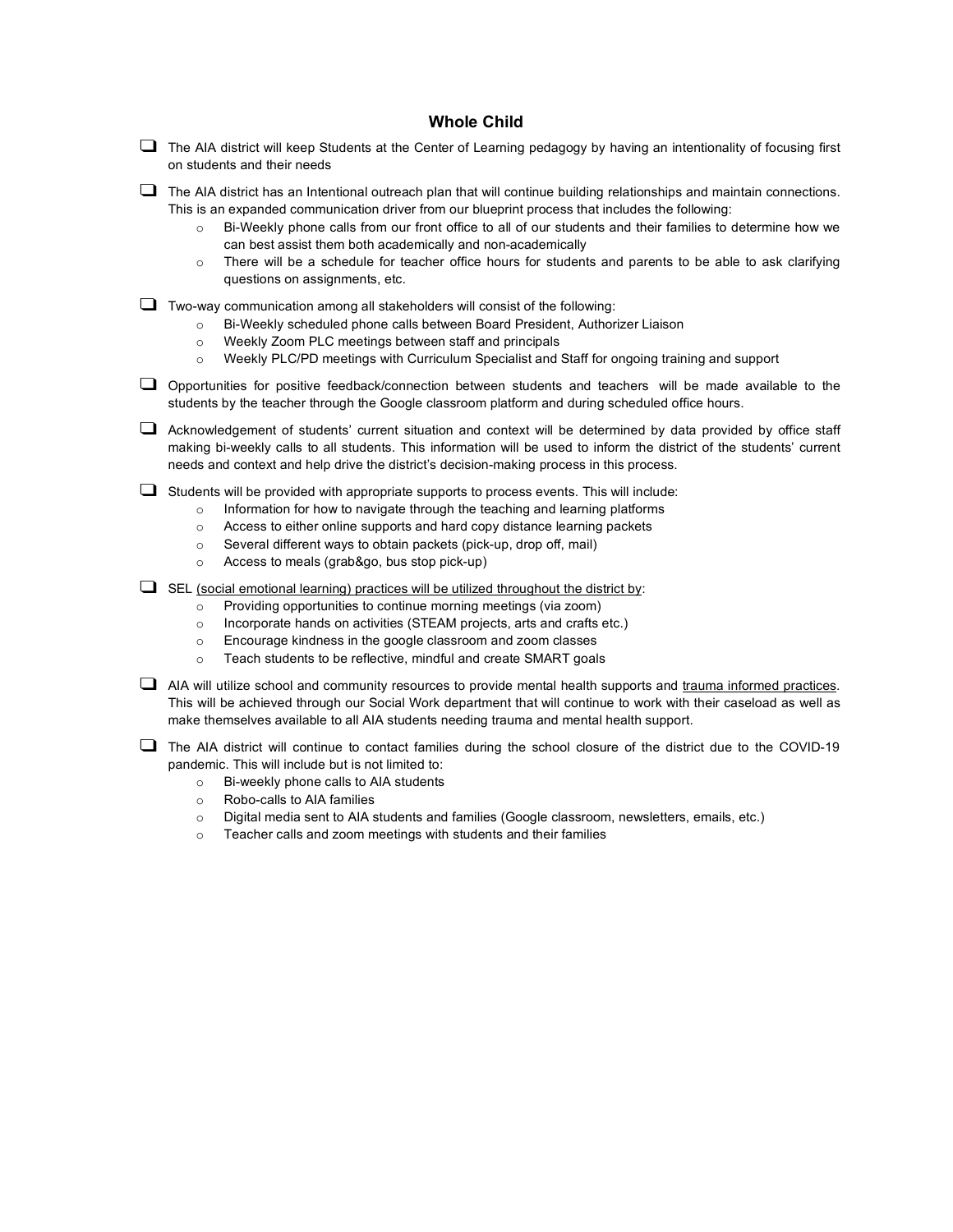| <b>Learning (Staff and Students)</b> |                                                                                                                                                                                                                                    |                                                                                                                                                                                                                                                 |                                                                                                                                                                                                                                                                                                  |
|--------------------------------------|------------------------------------------------------------------------------------------------------------------------------------------------------------------------------------------------------------------------------------|-------------------------------------------------------------------------------------------------------------------------------------------------------------------------------------------------------------------------------------------------|--------------------------------------------------------------------------------------------------------------------------------------------------------------------------------------------------------------------------------------------------------------------------------------------------|
| <b>Foundation Tier</b>               | <b>Hard Copy Media</b><br><b>Delivery</b><br>Mailed Bi Weekly<br>According to calendar and<br><b>Student feedback</b>                                                                                                              | <b>Mixed Media</b><br><b>Delivery</b><br>Weekly activities that consist of<br>students completing written and<br>digital assignments using digital<br>media platform                                                                            | <b>Digital Media Delivery</b><br><b>Use on Online digital Platform</b><br><b>GOOGLE CLASSROOM</b><br>RAZ- Kids - (K-6) Digital Books<br>Moby Max- (K-8) Digital Learning and<br>Interactive Platform.<br>Khan Academy- (K-12) Math & Sci<br>Think Central- (K-11) ELA, MA Sci<br>Core Curriculum |
|                                      | <b>Well-being Food</b><br><b>Family Context/Situation</b><br><b>Access to Technology</b><br><b>Share District Learning Plan</b>                                                                                                    | Make contact and identify essential student/family needs:<br>District Wide Shared Google Document use to gather student information.                                                                                                            | Identification of reasonable essential learning outcomes in content areas at a district level, scaled to fit                                                                                                                                                                                     |
|                                      | the challenges of this crisis.<br><b>Establish</b> and share<br>consistent daily/weekly<br>learning<br>platform(s)/methods for<br>communication and<br>instruction along with<br>distribution of materials,<br>packets, and books. | Establish and share consistent<br>daily/weekly learning<br>platform(s)/methods for<br>communication and instruction<br>along with distribution/sharing<br>of materials including devices<br>and hotspots if appropriate,<br>packets, and books. | Establish and share consistent<br>daily/weekly learning<br>platform(s)/methods for communication<br>and instruction along with distribution<br>of materials including devices and<br>hotspots if appropriate.                                                                                    |
|                                      | Establish how pupil<br>participation in the plan<br>will be evaluated<br>Phone calls,<br>٠                                                                                                                                         | <b>Establish how pupil</b><br>participation in the plan will be<br>evaluated<br>K-12 Zoom (or                                                                                                                                                   | Establish how pupil participation in the<br>plan will be evaluated<br>K-12 Zoom (or Google                                                                                                                                                                                                       |
|                                      | emails, mail<br><b>Weekly packets</b><br>distributed by<br>school/district                                                                                                                                                         | Google<br>Hangout)<br>Books,                                                                                                                                                                                                                    | Hangouts)<br>Books, curricular<br>materials and textbooks<br>distributed (if applicable)<br>Initial pickup of devices or                                                                                                                                                                         |
|                                      | Books,<br>curricular                                                                                                                                                                                                               | curricular                                                                                                                                                                                                                                      | hotspots at school or other<br>locations                                                                                                                                                                                                                                                         |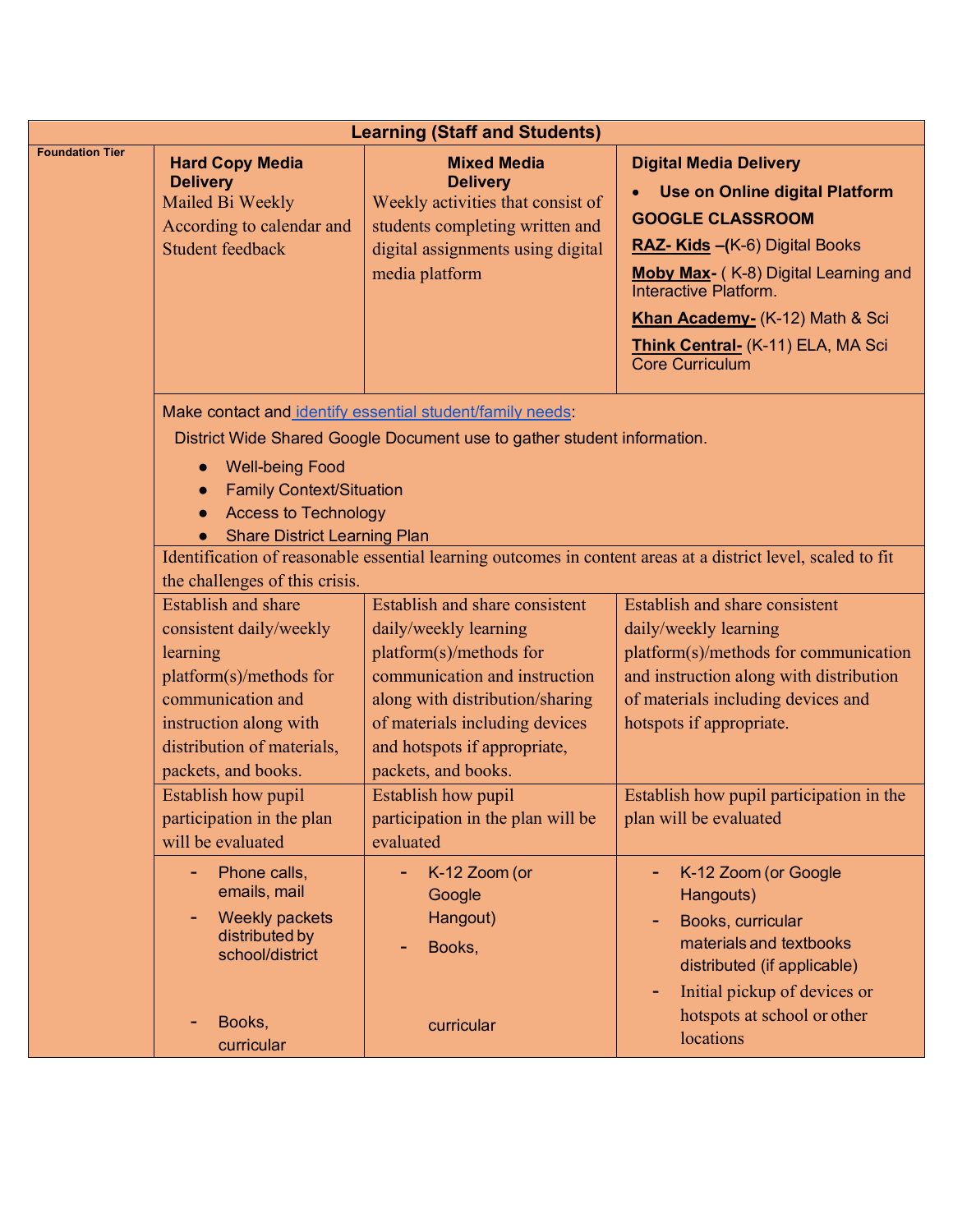| materials and<br>textbooks<br>distributed<br>Schedules and<br>methods for<br>delivery, weekly<br>pickup at school,<br>mail                                                                                                                                                                                                                                                                        | materials and<br>textbooks<br>distributed<br>Weekly pick-up at<br>٠<br>school along with<br>templates from district<br>website, downloadables,<br>links and videos<br><b>Evaluation of pupil</b><br>participation examples<br>may include: on-line<br>attendance/check-in<br>through google                                                                                                                                                                    | Evaluation of pupil participation<br>examples may include: (in addition to<br>hard copy and mixed media)                                                                                                                                                                                                                                                                                                                                                                                                                                                                               |
|---------------------------------------------------------------------------------------------------------------------------------------------------------------------------------------------------------------------------------------------------------------------------------------------------------------------------------------------------------------------------------------------------|----------------------------------------------------------------------------------------------------------------------------------------------------------------------------------------------------------------------------------------------------------------------------------------------------------------------------------------------------------------------------------------------------------------------------------------------------------------|----------------------------------------------------------------------------------------------------------------------------------------------------------------------------------------------------------------------------------------------------------------------------------------------------------------------------------------------------------------------------------------------------------------------------------------------------------------------------------------------------------------------------------------------------------------------------------------|
| <b>Evaluation examples</b><br>may include: logging of<br>date/times/contact by<br>phone, email, etc.<br><b>Completion information</b>                                                                                                                                                                                                                                                             | classrooms, hangout<br>and logging zoom<br>office hours/student<br>participation                                                                                                                                                                                                                                                                                                                                                                               | documented by completion of online<br>content in platform                                                                                                                                                                                                                                                                                                                                                                                                                                                                                                                              |
| Develop engagement<br>expectations for both<br>staff and students<br><b>Grade level</b><br>packets due for<br>printing on<br>Friday of every<br>week<br>Provide<br>morning videos<br>for class to view<br><b>Teachers will</b><br>make direct<br>contact with<br>students once a<br>week by phone,<br>mail, email, etc.<br>Hold office by<br>phone/or call in<br>for families<br>during set times | Develop engagement<br>expectations for both staff<br>and students<br>Grade level packets<br>due for printing on<br>Friday of every week<br>Teachers will post<br>two daily online<br>learning sessions<br>each day<br><b>Teachers will host</b><br>$\bullet$<br>two synchronous<br>learning<br>opportunities per<br>week through<br>Google or Zoom<br>$\bullet$<br><b>Teachers will have</b><br>posted office hours<br>2x a week available<br>for students and | Develop engagement expectations<br>for both staff and students<br>Teachers will post two<br>daily online learning<br>sessions each day<br>Teachers will host two<br>synchronous learning<br>opportunities per week<br>through Google or Zoom<br>Teachers will have posted<br>office hours twice a week<br>available for students and<br>families<br><b>Process determined</b><br>$\bullet$<br>for hard to reach students<br>Staff are encouraged to<br>work collaboratively (at least<br>2x per week) virtually in their<br>grade level teams to support<br>each<br>other<br>in<br>the |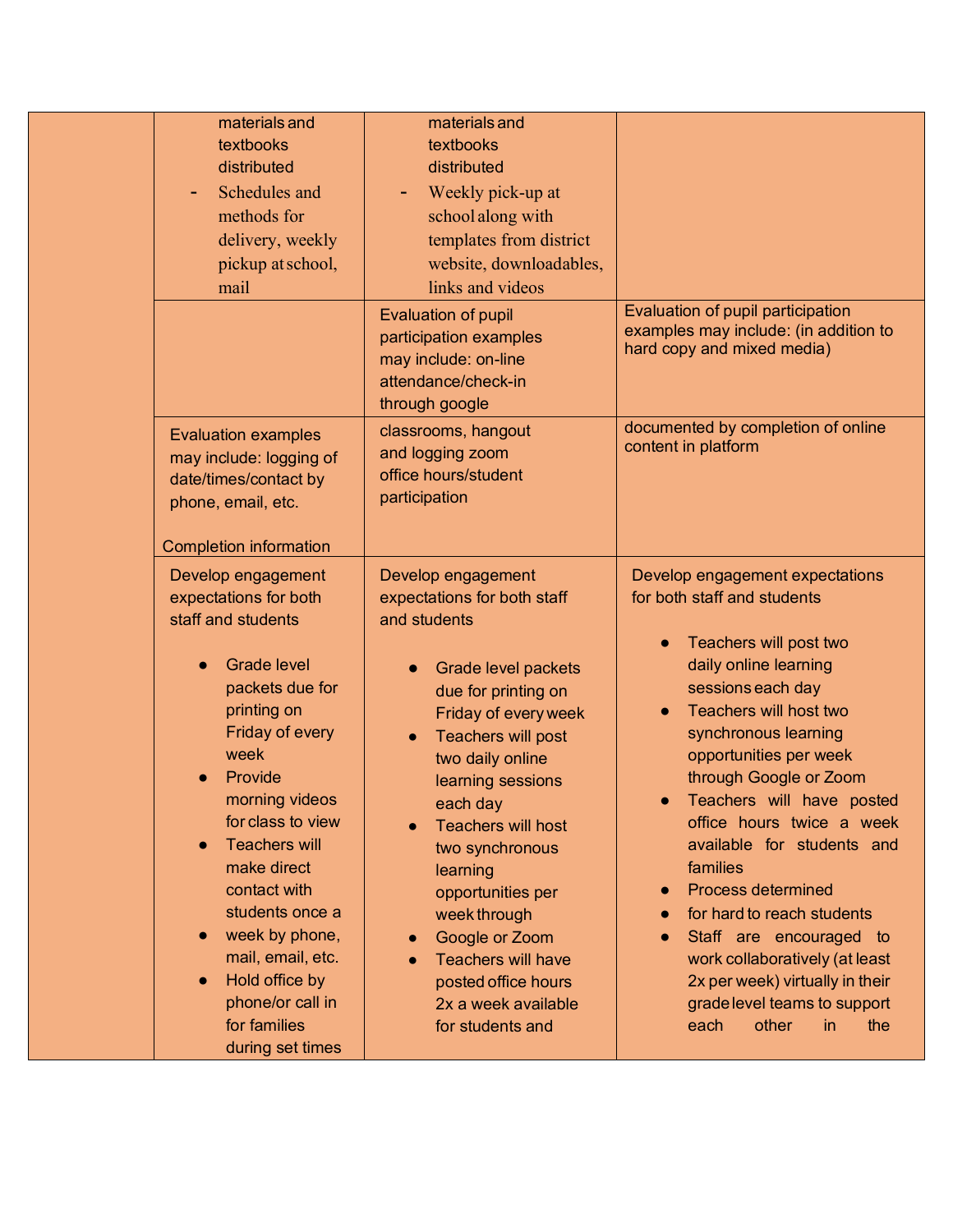| 2-3 x per week<br><b>Process</b><br>determined<br>for hard to<br>reach<br>students<br><b>Expectations</b><br>for students to<br>feedback<br>get<br>student<br>from<br>(will<br>work<br>students turn in<br>work?)<br><b>Staff</b><br>are<br>encouraged to<br>work<br>collaboratively<br>(at least 2x per<br>week) in their<br>grade<br>level<br>teams<br>to<br>each<br>support<br>the<br>other<br>$\mathsf{in}$<br>production,<br>distribution and<br>efforts<br>to<br>engage<br>students | families<br><b>Expectations</b><br>for<br>$\bullet$<br>students<br>to<br>get<br>feedback<br>from<br>student<br>work<br>(will<br>students<br>turn<br>in<br>work?)<br>Staff are encouraged<br>$\bullet$<br>to work collaboratively<br>(at least 2x per week)<br>virtually in their grade<br>level teams to support<br>each other in the<br>production, distribution<br>and efforts to engage<br>students | production, distribution and<br>efforts to engage students                                                                                                                                                                                                                                                                              |
|-------------------------------------------------------------------------------------------------------------------------------------------------------------------------------------------------------------------------------------------------------------------------------------------------------------------------------------------------------------------------------------------------------------------------------------------------------------------------------------------|--------------------------------------------------------------------------------------------------------------------------------------------------------------------------------------------------------------------------------------------------------------------------------------------------------------------------------------------------------------------------------------------------------|-----------------------------------------------------------------------------------------------------------------------------------------------------------------------------------------------------------------------------------------------------------------------------------------------------------------------------------------|
| Professional<br>learning for<br>teachers and<br>instructional<br>staff that<br>communicate<br>s continuous<br>learning<br>philosophy,<br>expectations<br>and prepares<br>them for<br>remote                                                                                                                                                                                                                                                                                               | <b>Professional learning</b><br>for teachers and<br>instructional staff that<br>communicates<br>continuous learning<br>philosophy,<br>expectations and<br>prepares them for<br>mixed mode methods<br>that fosters<br>collaboration that is<br>age appropriate for<br>priorities and plans                                                                                                              | Professional learning for<br>teachers and instructional<br>staff that communicates<br>continuous learning<br>philosophy, expectations and<br>prepares them for mixed<br>mode methods that fosters<br>collaboration that is age<br>appropriate for priorities and<br>plans.<br>Utilize knowledgeable staff<br>(district coaches, teacher |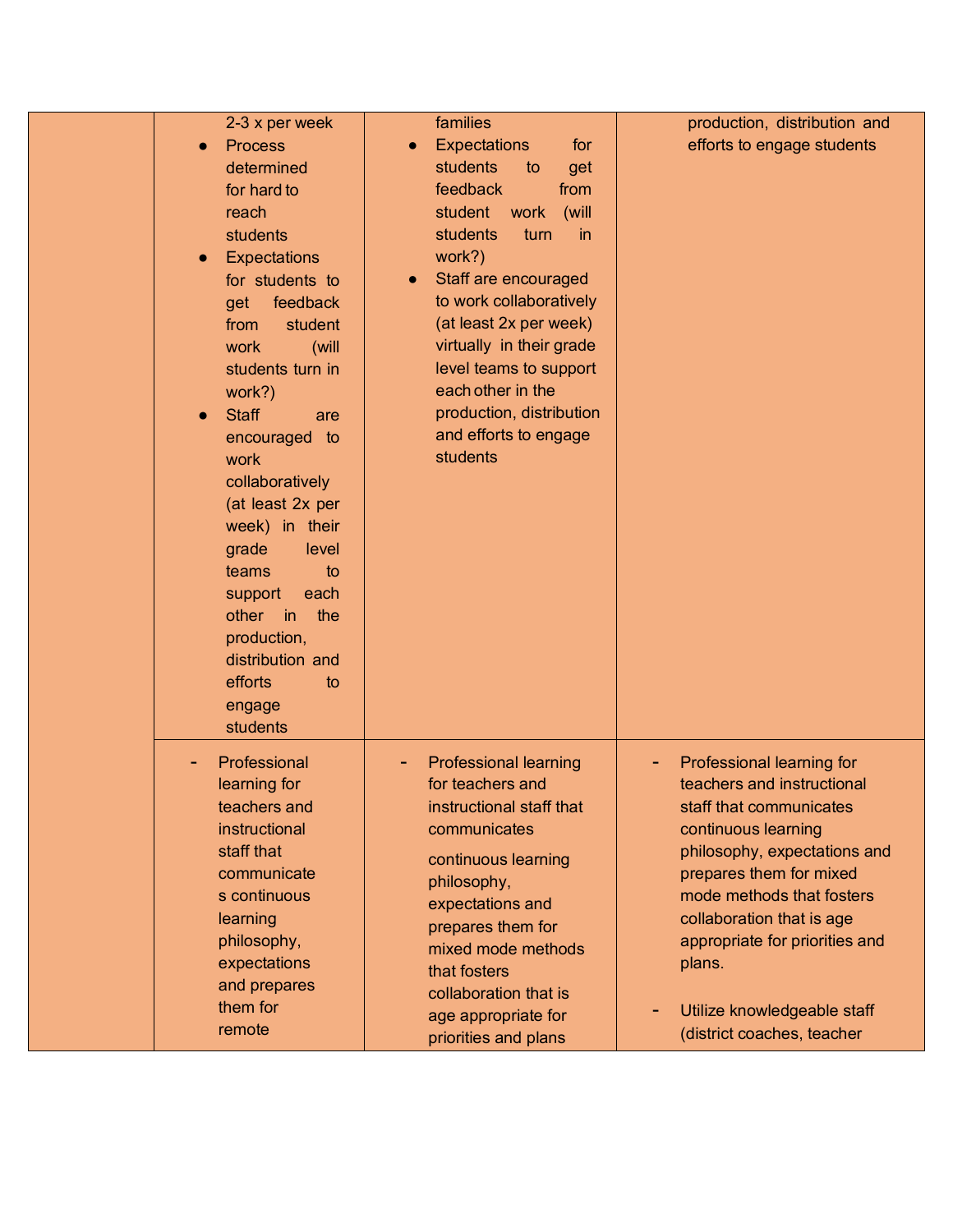|                                    | learning<br>including<br>time to<br>collaborate<br>around<br>grade-level<br>plans and<br>priorities.<br><b>Utilize</b><br>knowledgeable<br>staff (district<br>coaches, teacher<br>leaders,<br>administrators,<br>etc.) to deliver<br>professional<br>learning/resource<br>s/supports to staff | Utilize knowledgeable<br>۰<br>staff (district coaches,<br>teacher leaders,<br>administrators, etc.) to<br>deliver professional<br>learning/resources/sup<br>ports to staff with on--<br>line resources | leaders, administrators, etc.)<br>and readily available platform<br>modules or videos to deliver<br>professional<br>learning/resources/supports to<br>staff with online resources.                         |
|------------------------------------|-----------------------------------------------------------------------------------------------------------------------------------------------------------------------------------------------------------------------------------------------------------------------------------------------|--------------------------------------------------------------------------------------------------------------------------------------------------------------------------------------------------------|------------------------------------------------------------------------------------------------------------------------------------------------------------------------------------------------------------|
| <b>Supplemental</b><br><b>Tier</b> | remediation and enrichment through remote learning.<br>learning with familiar concepts and platforms.<br>to support all students and families                                                                                                                                                 | Consider existing or prioritized curriculum in core content areas that can be translated for review,<br>Work to involve, as appropriate, all staff on planning/resource teams which could include      | The primary goal during this timeframe is to help students, families and staff transition to new ways of<br>opportunities for interventionists, paraprofessionals, specials teachers, and literacy coaches |
|                                    | How can teachers use<br>existing curriculum to<br>provide a resource that<br>could be mailed home<br>for review, remediation<br>and/or enrichment?<br>Printing books or<br>decodable texts<br><b>Discussion of Videos</b><br>$\bullet$<br><b>Interactive Enrichment</b>                       | How can teachers use the<br>existing curriculum to provide<br>an on-line resource or<br>something that can be mailed<br>home for review, remediation<br>and/or enrichment?                             | How can teachers use the<br>existing curriculum to provide an<br>on-line resource, familiar digital<br>platform or something that can be<br>mailed home for review,<br>remediation and/or enrichment?      |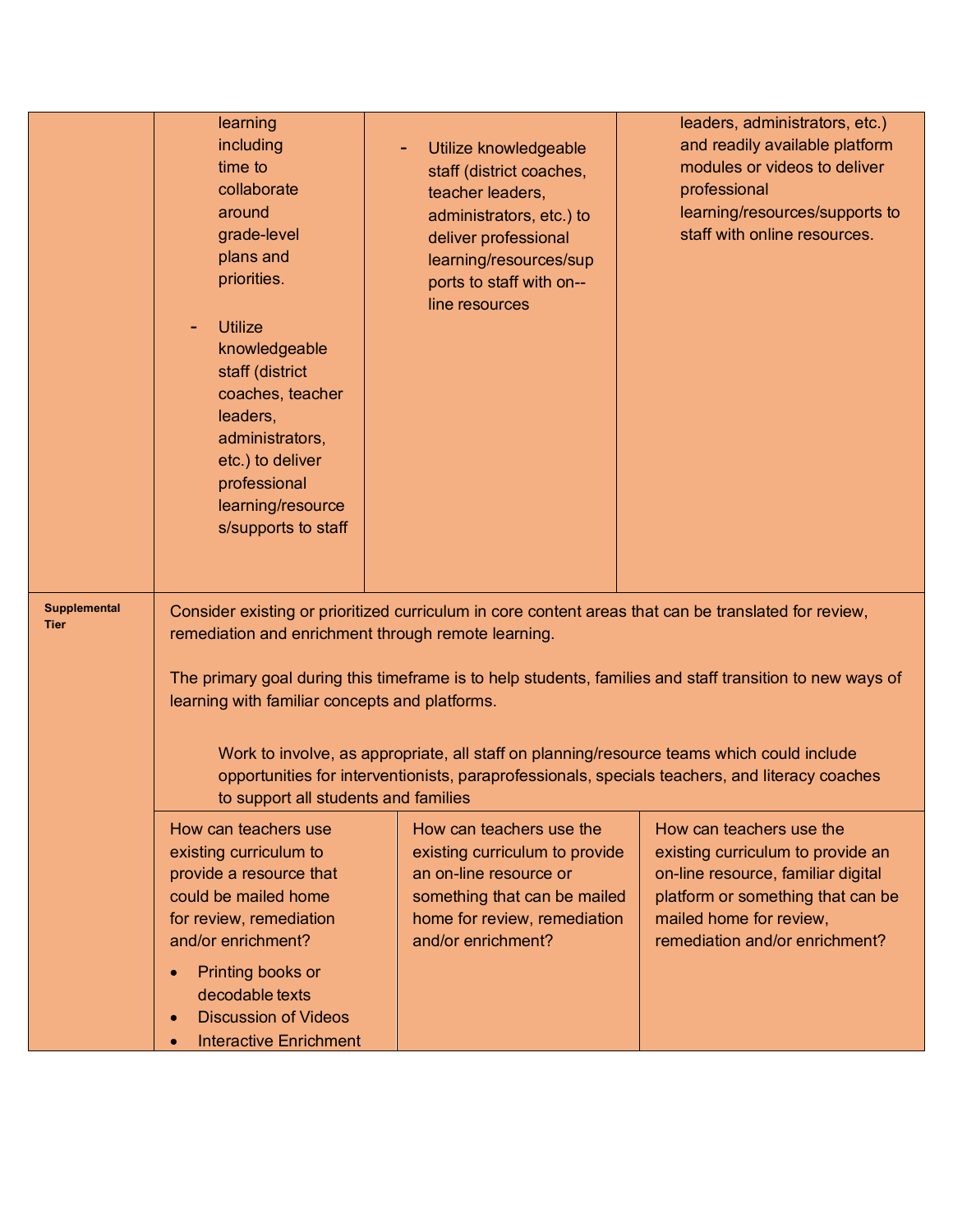|                                    | websites<br><b>Review on-line modules</b><br>$\bullet$<br>Remediation<br>$\bullet$<br>with on-line<br>resources/links<br><b>Face-Time Family</b><br>$\bullet$<br>Projects<br>Use district website<br>resources and links                                                                                                                                                                                                                                                                                                                                                                                                                                                     |                                                                                                                                                                                                                                                                                                   |                                                                                                                                                                                                                                                                                      |
|------------------------------------|------------------------------------------------------------------------------------------------------------------------------------------------------------------------------------------------------------------------------------------------------------------------------------------------------------------------------------------------------------------------------------------------------------------------------------------------------------------------------------------------------------------------------------------------------------------------------------------------------------------------------------------------------------------------------|---------------------------------------------------------------------------------------------------------------------------------------------------------------------------------------------------------------------------------------------------------------------------------------------------|--------------------------------------------------------------------------------------------------------------------------------------------------------------------------------------------------------------------------------------------------------------------------------------|
| <b>New Learning</b><br><b>Tier</b> | Teachers work in grade level or content area teams to identify priority standards/new content<br>necessary for students to learn prior to the end of the year. This would also include planning supports<br>for students/families as they manage work and new responsibilities at home.<br>Work to develop cross-curricular units, projects and activities that would highlight new learning<br>incorporating several content areas.<br>Work to involve, as appropriate, all staff on planning/resource teams which could include<br>opportunities for interventionists, paraprofessionals, specials teachers, and literacy coaches to<br>support all students and families. |                                                                                                                                                                                                                                                                                                   |                                                                                                                                                                                                                                                                                      |
|                                    | <b>Consider supplementing</b><br>planned curriculum with<br>compelling, easy to<br>implement real world<br>activities, investigations and<br>problem solving or design<br>challenges that give students<br>and families options for<br>learning and may tap intrinsic<br>interest and motivation.                                                                                                                                                                                                                                                                                                                                                                            | <b>Consider supplementing</b><br>planned curriculum with<br>compelling, easy to<br>implement real world<br>activities, investigations and<br>problem solving or design<br>challenges that give students<br>and families options for<br>learning and may tap intrinsic<br>interest and motivation. | Consider supplementing planned<br>curriculum with compelling, easy to<br>implement real world activities,<br>investigations and problem solving<br>or design challenges that give<br>students and families options for<br>learning and may tap intrinsic<br>interest and motivation. |
|                                    | For example: using materials<br>and items from around the<br>house, television shows,<br>students' yard, pets and<br>family                                                                                                                                                                                                                                                                                                                                                                                                                                                                                                                                                  | For example: (in addition to<br>hard copy examples) using<br>materials around the house in<br>conjunction with easily<br>available websites that don't<br>require a login.                                                                                                                        | For example (in addition to hard<br>copy and mixed media) use digital<br>platforms that allow for student<br>choice.                                                                                                                                                                 |
|                                    | Consider that pacing might<br>need to be adjusted due to<br>constraints of packets and<br>hard copies: students are                                                                                                                                                                                                                                                                                                                                                                                                                                                                                                                                                          | Consider that pacing might<br>need to be adjusted due to<br>constraints of packets, hard<br>copies, and stand-alone                                                                                                                                                                               | Consider that pacing might<br>need to be adjusted due to<br>constraints of online instruction:<br>students may be working                                                                                                                                                            |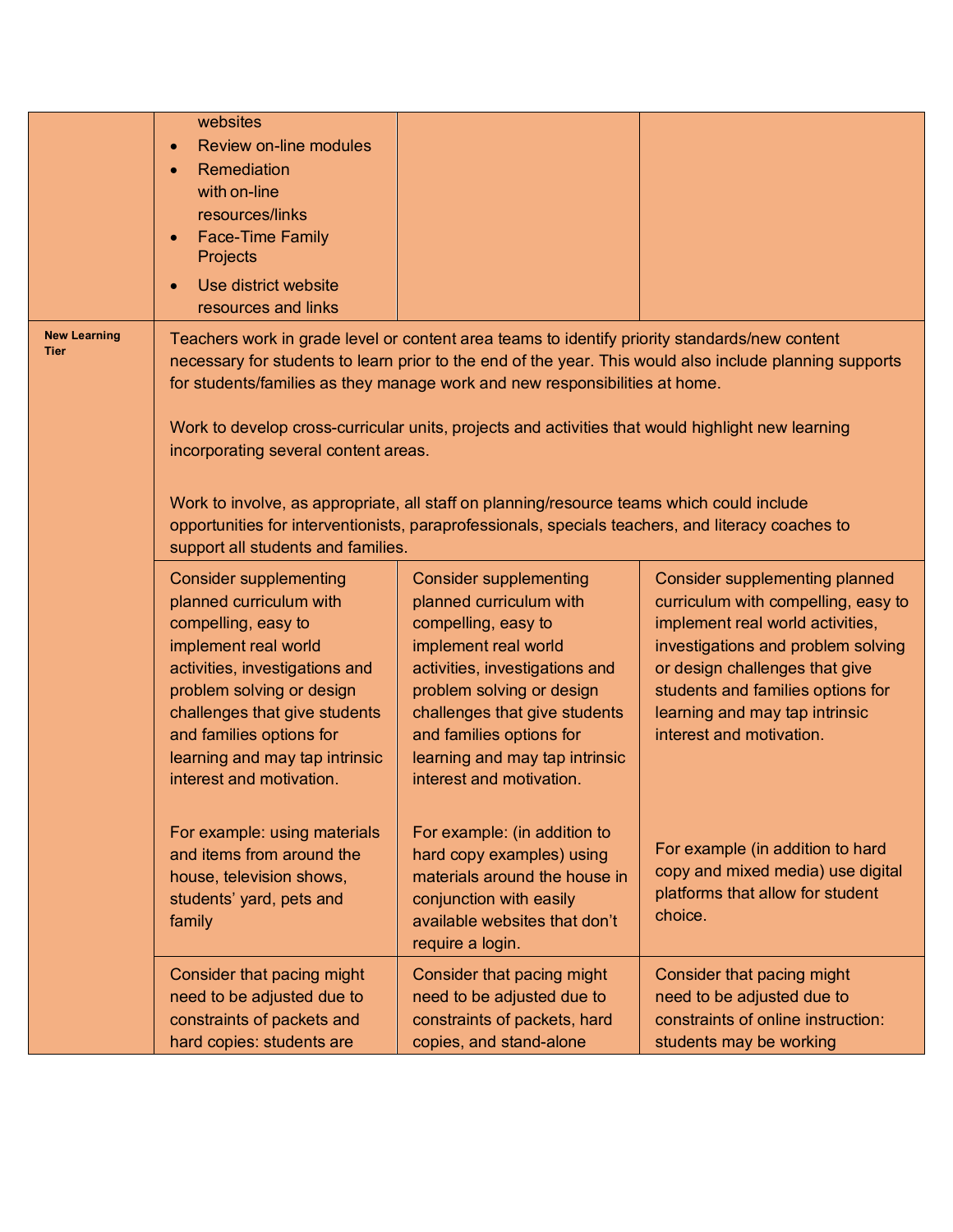| dependent on their family for<br>support within their family<br>context.                                                                                                                                                                                                                                                                                                                                                                                                                                                                                                    | websites: students are<br>dependent on their family for<br>support within their family<br>context.                                                                                                                                    | asynchronously and may need<br>additional support from the<br>teacher.<br>Students remain dependent on                                                                                                                           |
|-----------------------------------------------------------------------------------------------------------------------------------------------------------------------------------------------------------------------------------------------------------------------------------------------------------------------------------------------------------------------------------------------------------------------------------------------------------------------------------------------------------------------------------------------------------------------------|---------------------------------------------------------------------------------------------------------------------------------------------------------------------------------------------------------------------------------------|----------------------------------------------------------------------------------------------------------------------------------------------------------------------------------------------------------------------------------|
|                                                                                                                                                                                                                                                                                                                                                                                                                                                                                                                                                                             |                                                                                                                                                                                                                                       | their family and available<br>technology resources for support<br>within their family context.                                                                                                                                   |
| <b>Consider how teachers will</b><br>manage, monitor and assess<br>learning (see section on<br>monitoring, feedback and<br>grading below)<br><b>Teachers will</b><br>contact families<br>once a week to<br>conference and<br>check -in on<br>learning (email,<br>phone, etc.)<br>Answer keys will<br>be included in<br>learning packets<br>for parents<br>Learning packets<br>may be dropped off<br>during pick up of new<br>materials<br>Parents are asked<br>to use office hours<br>as well as email to<br>communicate<br>Photos of work<br>can be uploaded<br>and shared | Consider how teachers will<br>manage, monitor and assess<br>learning (see section on<br>monitoring, feedback and<br>grading below)<br>Drop box<br>$\bullet$<br>Google Classroom<br><b>Class Dojo</b><br>Zoom (Office hours)<br>Remind | <b>Consider how teachers will</b><br>manage, monitor and assess<br>learning (see section on<br>monitoring, feedback and<br>grading below):<br>Drop box<br>Google Classroom<br><b>Class Dojo</b><br>Zoom (office hours)<br>Remind |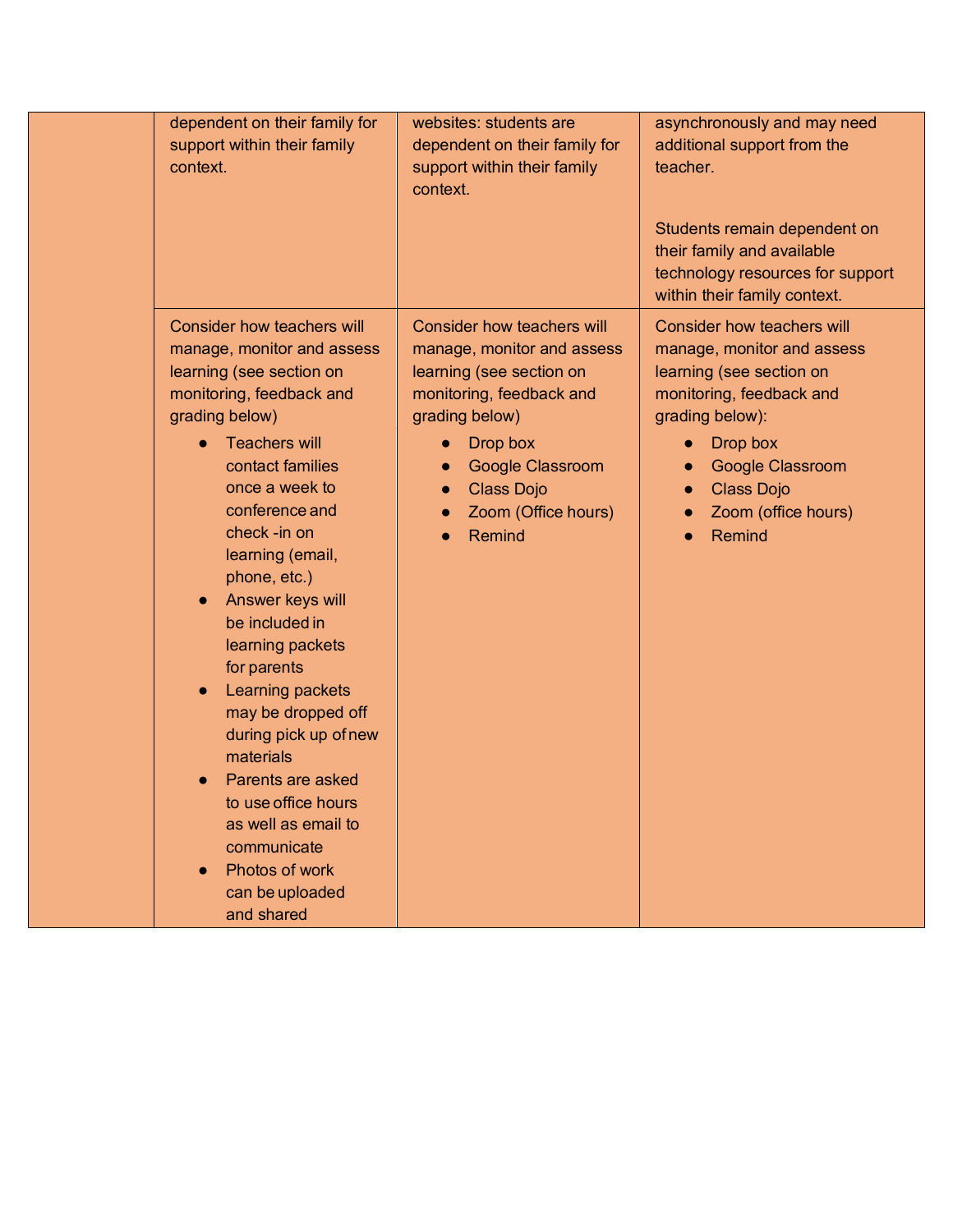## **Monitoring, Feedback, and Grading**

During these unprecedented times, the connectedness and care for our students and one another is our first priority as we maintain a continuity of learning. The recommendations on assessment, feedback and grading below are based upon the principle of no educational harm to any child through a humane approach that is in the best interest of each student. This pandemic, and the statewide suspension of in-person instruction, has impacted our entire society. The emphasis for schoolwork is on continuous learning, supported by monitoring and feedback, not grades.

- A. Feedback and monitoring should focus on the continuation of learning and prioritize the connectedness and care for students and staff.
	- o Daily feedback will be provided using a common platform across the District Google Classroom
	- o The AIA school district has developed a Google classroom for all students to interact with their teachers for feedback and monitoring
	- o Google voice calls and hangouts will be held weekly to support parents and students with learning.
- B. All students should have the opportunity to redo, make up, or try again to complete, show progress, or attempt to complete work assigned prior to the remote learning period. A focus on keeping children emotionally and physically safe, fed, and engaged in learning is our first priority during this unprecedented time.
	- o Students will be expected to engage daily with learning platforms that will offer digital and face-to face instruction.
	- o The AIA school district will be utilizing Khan Academy, Moby Max as well as other online platforms for instruction. These platforms allow students to repeat assignments. Teachers will focus on material mastery and offer continuous opportunities to turn in late work as well as do over assignments that they may have failed initially.
- C. More broadly, nothing recommended is intended to replace or supersede federal or state law, contracts, or collective bargaining agreements or established past practice.
	- o The AIA school district will continue to adhere to all federal or state law, contracts, or established past practice.
- D. Ideally, all students will pass their assignments during remote learning as this is a new and unprecedented set of circumstances. This is not a time for failing students or adversely impacting student learning progress. Students are expected to continue with the learning activities assigned during remote learning. We call on educators to be mindful of the impact of time on tasks, time on screens, and time on reflection during this pandemic.
	- o The AIA school district will adhere to a system that will give students every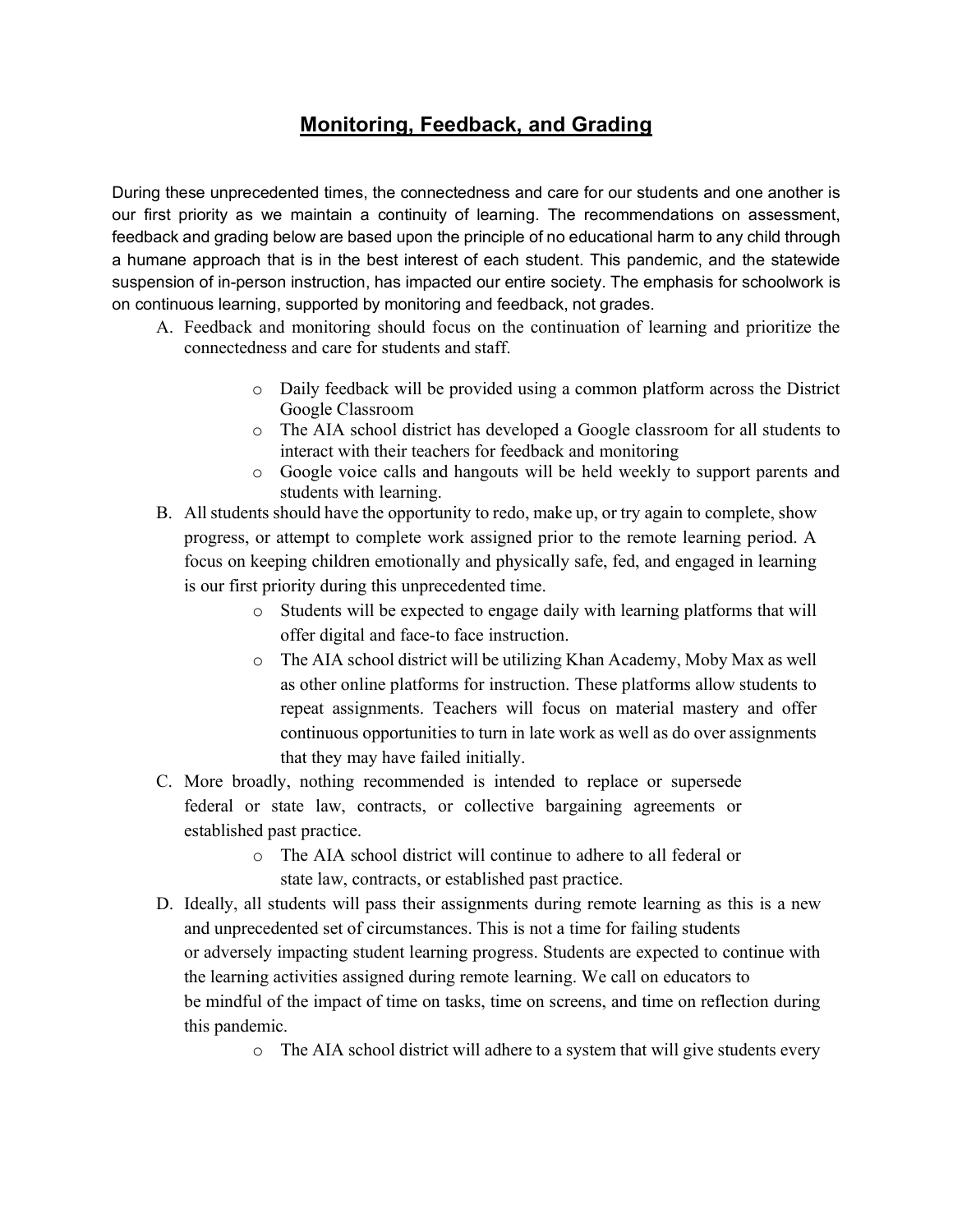opportunity to pass their courses while continuing to focus on teaching and learning.

- E. **Decisions regarding the awarding of credit, the issuance of grades, and the use of pass or fail designations will be made at the district level by districts with due recognition of the impact of the COVID-19 pandemic. (Mandated by EO 2020-35)** The recommendation on grading during this period of school closure is to consider a student's grade at time of closure as the lowest grade to be awarded and designated on a transcript for that course credit. In place of a failing grade, the recommendation is to designate credit as "incomplete" (I). All students will be provided additional opportunity and support to improve their grade through make up, exemption of non-essential grades, or completion of additional learning activities. It is further recommended that schools provide students the option to elect Pass/Incomplete (P/I) designation on transcript. All students with an "I" will be provided an opportunity to complete learning and earn the credit upon return to school or completion of credit recovery. Upon recovery of credit, the "I " on transcript should be changed to "P" or final grade earned.
	- o Individual student engagement or disengagement will be addressed locally. These are factors outside of the control of the school system with learning being moved off site; therefore, the aim is that student grades are not lowered as a result of remote learning. It is recommended that a student who is not able to be engaged, or who chooses to disengage, in remote learning should receive an incomplete or no grade. Document every attempt made to engage the student; it is very possible the student is experiencing circumstances out of their control.
		- § At AIA, student grades will not be lowered as a result of the district's new online learning platform. However, students will have the ability to increase their grades by participating and showing mastery of material. Students who are not able to engage in remote learning will receive an incomplete or no grade after every attempt is made by the district to engage the student
- Remote student learning during this pandemic may be formatively assessed (where possible and practical). We acknowledge that it may need to be assessed during the transition back to in-person instruction. Remote learning is designed to support student learning and continuity of education. Grading is feedback and communication in a snapshot of time to students and parents. The aim, emphasis, and focus for schoolwork assigned, reviewed, and completed during remote learning is on learning, not on compliance.

o AIA will be utilizing a pass/participation format for K-8 grades. The district will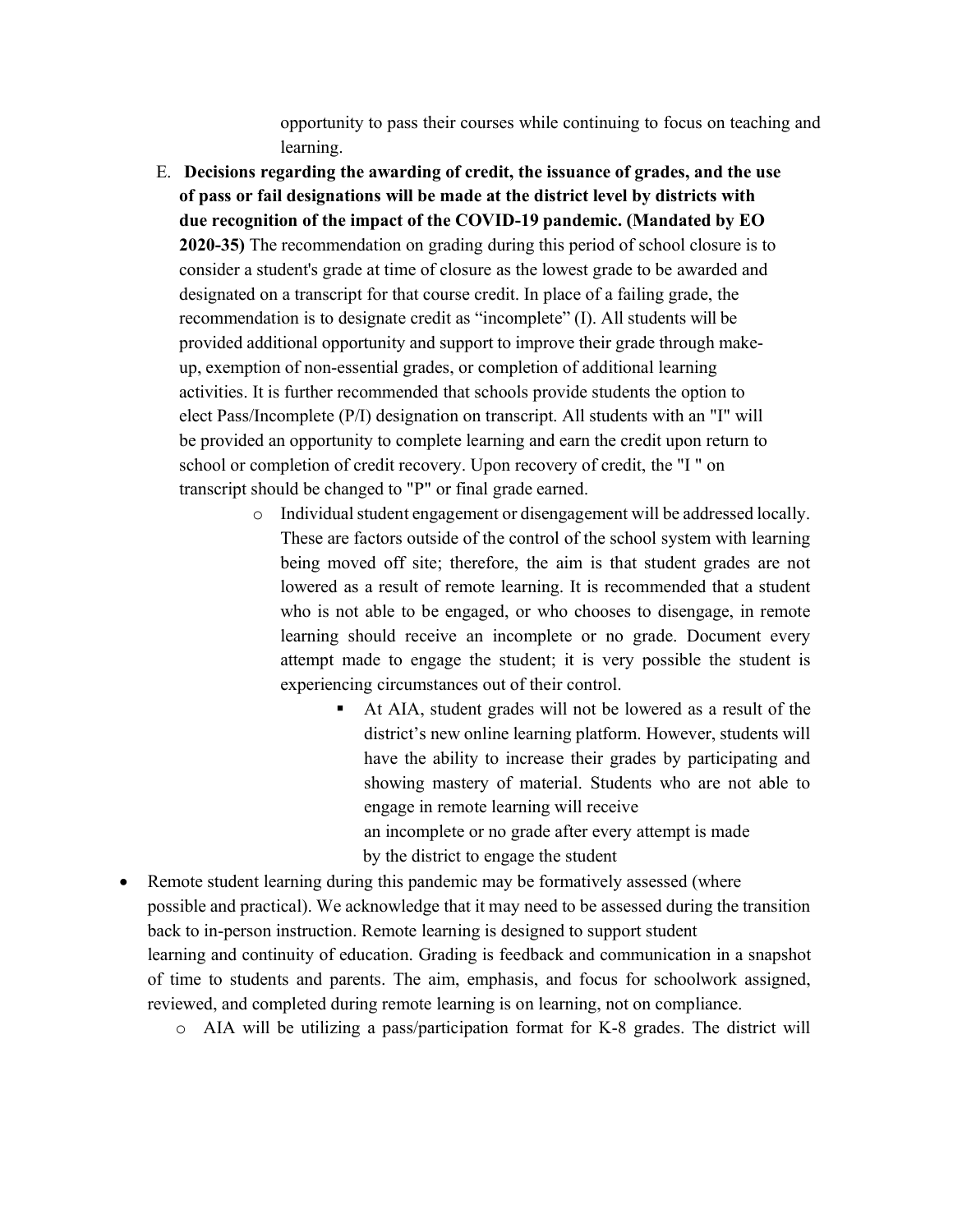continue with the grades of the high school students before the pandemic shutdown. However, students will have the opportunity to move from a failing grade to a passing grade by completing the assignments and participating with the remote learning opportunities made available to AIA students.

- Where possible, the content from remote learning should be made up after the transition back to regular in-person school attendance resumes (or perhaps summer school, etc.).
	- o The AIA school district will not continue to follow the district's curriculum. The district acknowledges that these are unprecedented times and will spiral material taught now to reteach again in the fall to ensure that all students have the curriculum presented and taught to them.
- It is recommended that students who are completing online courses (i.e. Michigan Virtual, Edgenuity, Apex, etc.) be evaluated/graded in accordance with #1 above, so as to not negatively influence grade point average.
	- o AIA has incorporated a pass/participation grading system for online and remote learning to ensure that students' grade point average will not be negatively impacted during this Covid-19 crisis.
- It is recommended that all courses on the student schedule are reflected on the high school transcript with an appropriate grade or mark during this pandemic. It is further recommended that the courses be noted with "(COVID-19)" behind them to indicate these marks were issued during this pandemic. Another option is to place a footnote on the transcript in lieu of course title changes that indicates the same.
	- o A note on the AIA High school transcripts will have a Covid-19 notation to reflect students grades during the pandemic.
- It is recommended that districts consult board policy specific to the issuing of NC or Incomplete. In some cases, Board Policy requires a change from NC or Incomplete to F after a duration of time. It is suggested that this not be applied in this circumstance.
	- o The AIA school district will not change any students grades of NC or incomplete to F during the Covid-19 pandemic.

## **K-12**

## **Equity/Culturally Responsive Sustaining Practice**

- ❑ Create materials that are hands on for those who do not have technology access and have these available for students to pick up, or deliver where necessary
	- ❑ AIA will implement a wide range of methods of instruction for those that do not have access to technology. A Classroom packet by grade level, subject specific has been developed to send home to students for instructional and academic practices. These packets will include pictures,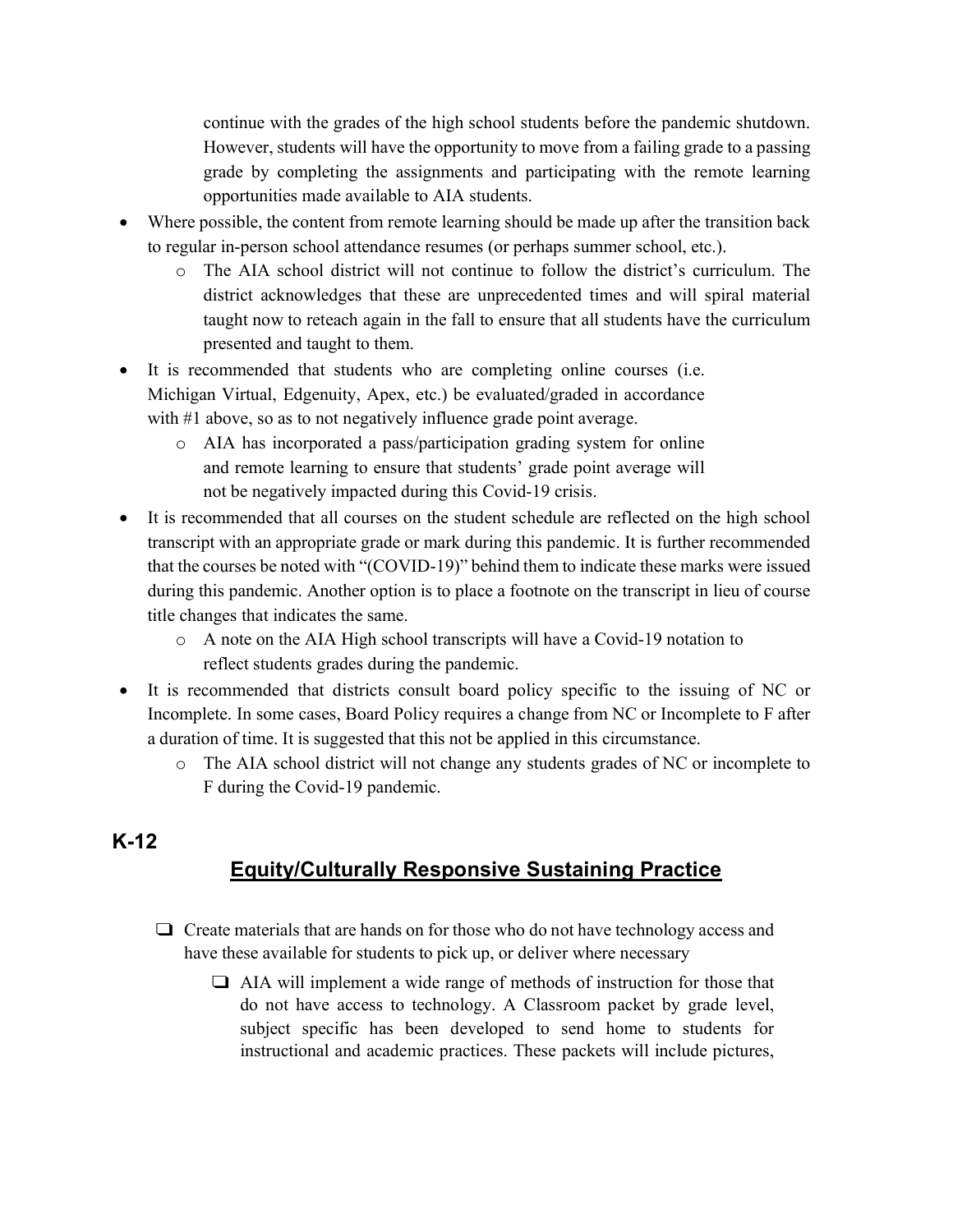models, diagrams, hands-on activities to build on student learning.

- ❑ Packets will be available at the school Monday –Friday between the hours of 10:00 am and 2:00 pm for pick up. Packets can also be mailed to parents who cannot pick up materials. Packets will be made available on the bus at bus stops for pick up.
- ❑ Build on families' diverse backgrounds and recognize those backgrounds as assets while creating lessons
	- ❑ AIA will value and respect student's family backgrounds, communicates with families regarding student learning, and engages families as appropriate in the instructional process. AIA will engage families as sources of knowledge to enhance learning experiences for students.
	- ❑ AIA will communicate to families in ways that show understanding and respect for cultural norms. The use of these techniques is designed to thoroughly and comprehensibly keep families informed about the instructional process of each child's progress in the curriculum. This will include the following:
		- Robo-calls
		- Social Media
		- School Website
		- Office Staff bi-weekly calls
		- Teacher weekly calls
		- AIA Newsletter blogs
- $\Box$  It is not only access to technology that must be considered. Since home will be the new classroom, it is critical that remote learning must work in a multitude of family and home contexts. In this time of rapidly changing public health and economic uncertainty, districts must ensure that their method of remote learning accounts for:
	- $\Box$  Students who are home alone while adults are working
		- $\Box$  AIA will maintain ongoing communication with students via email, text, classroom Dojo, Powerschool and/or phone calls to ensure achievement expectation and progress.
	- ❑ Students who speak a language other than English and have language needs
	- N/A (No ESL students have been identified in the district)
		- $\Box$  Students whose parents speak a language other than English and cannot assist with homework
	- N/A (No ESL students have been identified in the district)
		- ❑ Students who have special education needs (e.g., children with an IEP, twice exceptional students)
			- ❑ Will be serviced by the AIA Special Education department to differentiate instruction based on students' strengths, and needs. The Special Education department will deliver a variety of developmentally and ability-appropriate instructional strategies, resources, and assistive technology (where possible) to support student learning.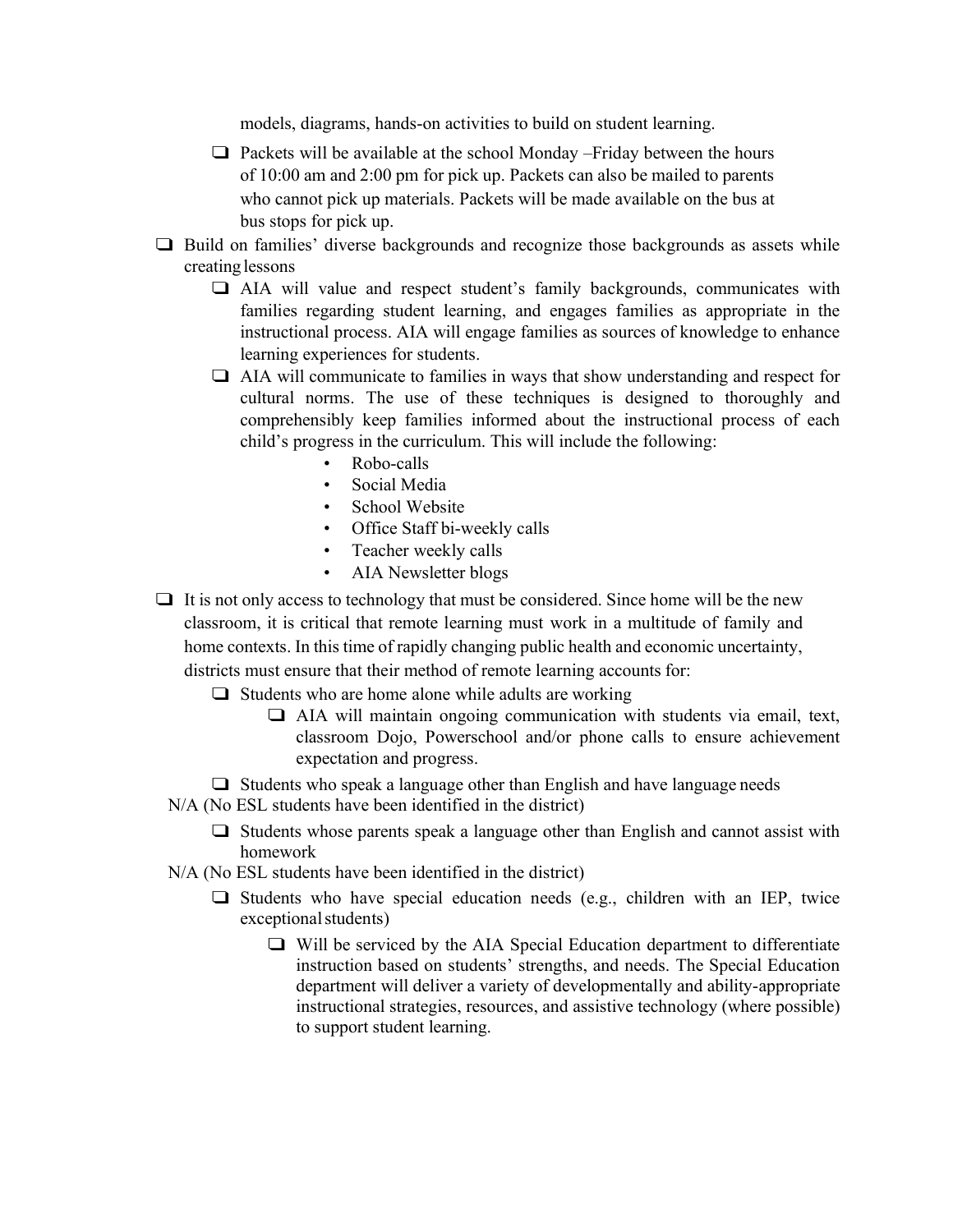- $\Box$  Students who are coping with the illness or loss of a family member
	- will be identified and put on a plan for continued education
- $\Box$  Students who are struggling with anxiety or depression • will be serviced by the AIA Social Worker
- ❑ Staff who are working remotely and simultaneously planning and delivering remote instruction while also providing care for their families and, in many cases, their own children will be given the online platform to work from and on-going training to assist them with mastery of their work tools

## **7-12**

## **Equity/Culturally Responsive-Sustaining Practice**

- ❑ *Co-construct learning so student and family learning goals and interests are utilized in the design of instruction.*
	- ❑ *AIA will provide several different educational resources to continue student learning, via online platforms, and work packets.*
	- ❑ *AIA will differentiate instruction according to student's strength, interests, and needs.*
		- *1. Differentiate instruction through real world application.*
		- *2. Build on student comments and questions.*
		- *3. Allow student some choices in their learning.*
	- ❑ *AIA will continue to foster the model of "Love, Laugh, Learn" building relationships with the students and their families SEL format.*
- ❑ *Learning is dependent upon resources available in the students' environment, and educators should honor contributions students can bring to the conversation.*
	- ❑ *AIA has created a shared document to collect students/families data to assess needs while utilizing the information to engaged students in learning.*
	- ❑ *AIA will provide opportunities for students to use available technology/equipment to access curriculum.*
	- ❑ *Student are given choice in learning activities to increase engagement and critical thinking.*
- ❑ *Engage families as a critical partner through high levels of communication and a recognition that parents and guardians are the student's first teachers.*
	- ❑ AIA will maintain ongoing communication with students and families to communicate achievement expectations and progress utilizing the following:
		- google classroom
		- email
		- continuous phone calls
		- Powerschool
	- ❑ *AIA will assist parents with a variety of instructional strategies to support student learning, by establishing connection between subject matter and purpose for learning using videos, illustrations, detailed instruction and one-on-one communication.*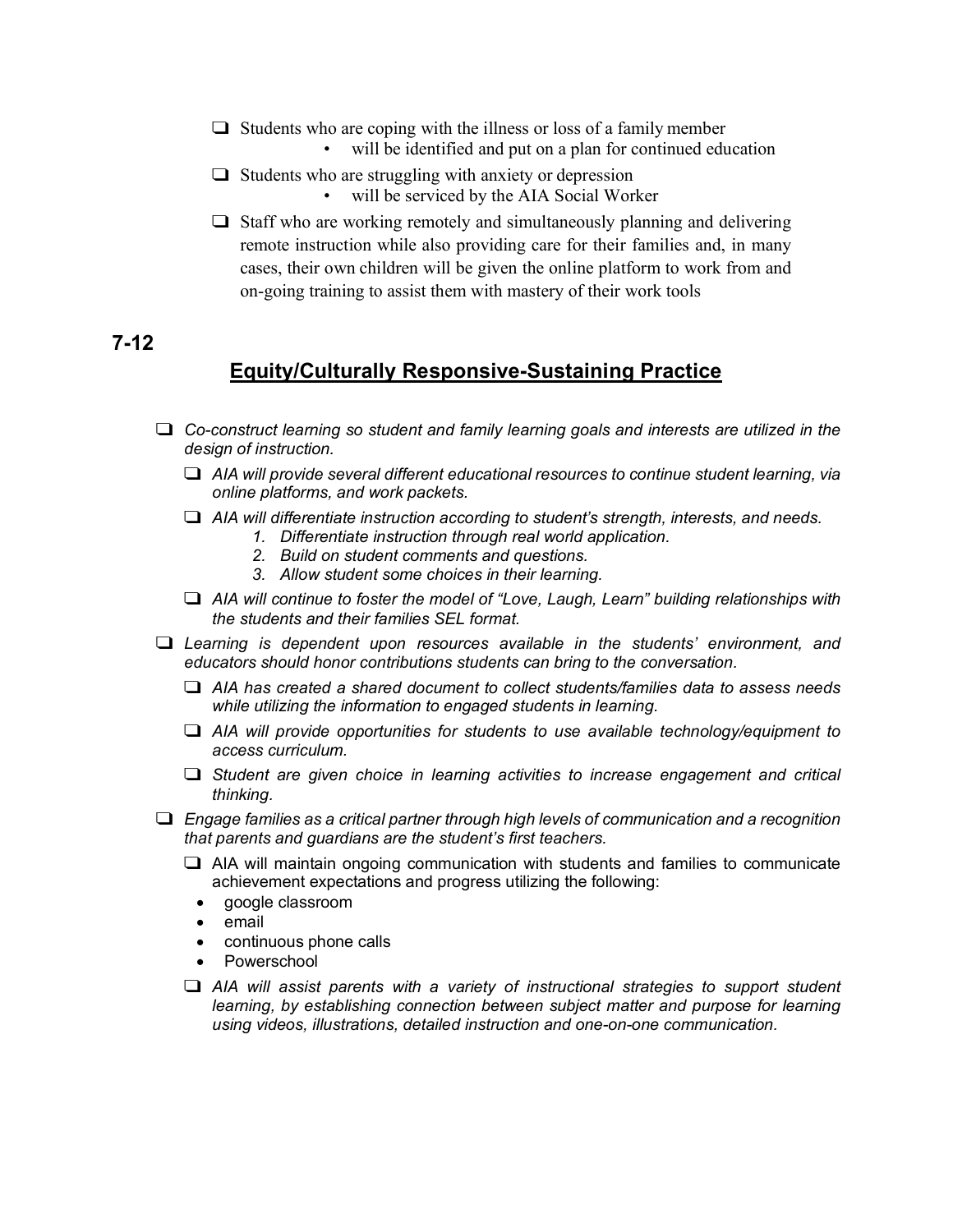- ❑ *Teaching and learning doesn't have to look the same for every student or classroom; it's about flexible instruction that utilizes the resources available and accessible to students.*
	- $\Box$  AIA will use a wide variety of developmentally and ability appropriate instructional strategies matched to students learning needs through differentiated instruction. This includes Multi-Tiered System of Support access to the curriculum for a wide range of learners.
- ❑ *Check for learning through formative assessment practices and encourage students to monitor their own learning.*

Formative assessments are built into the learning platform that will assess student learning weekly after each lesson used as exit tickets. Students are able to retake assessments as many times as necessary to increase grades and learning outcomes.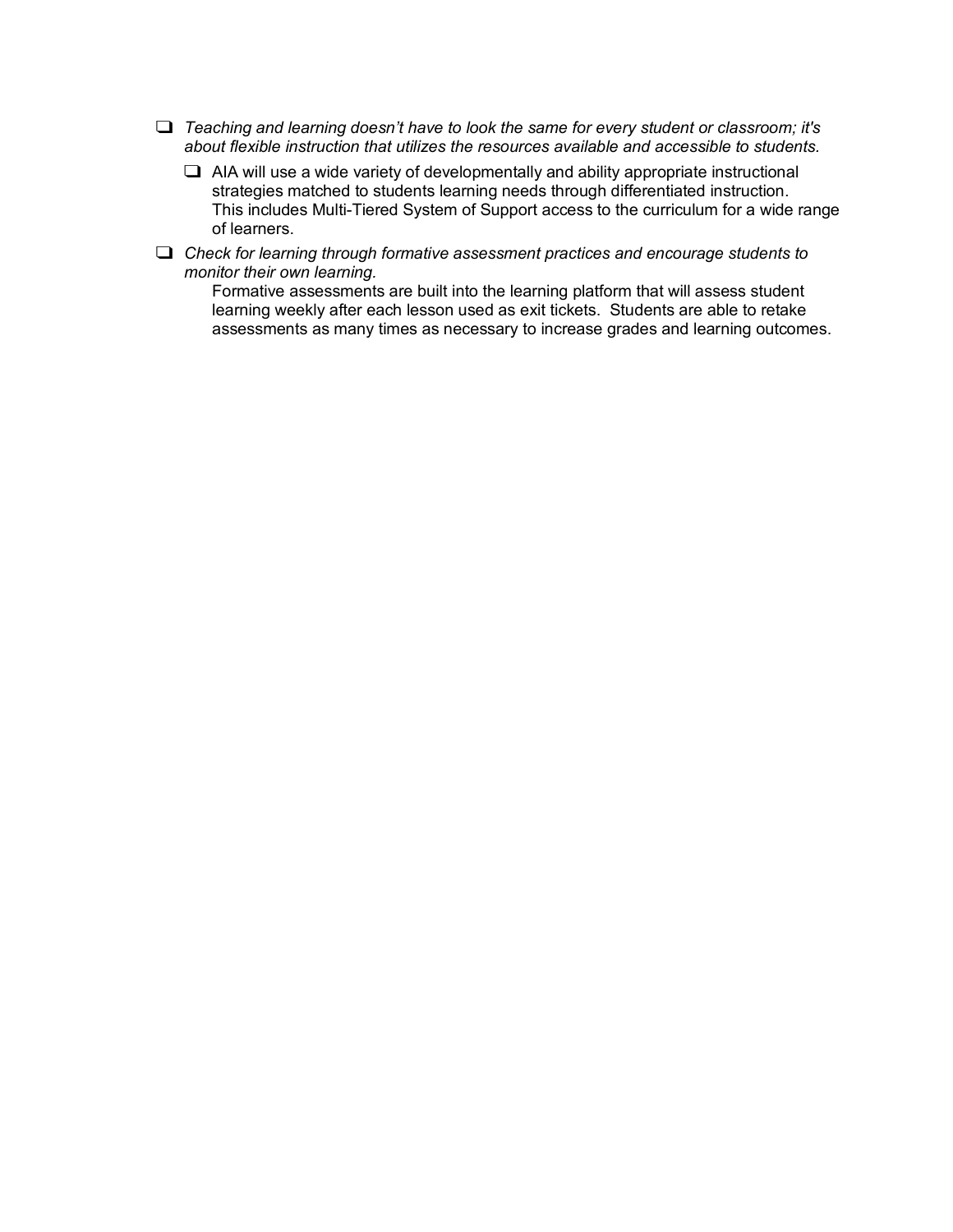#### *AMERICAN INTERNATIONAL ACADEMY 2019-2020 DISTRICT CALENDAR*

| 3<br>1st Day of School<br>$(1/2$ Day)                          | <b>SEPTEMBER 2019</b><br>$\mathsf{s}$<br>M<br>T<br>W<br>Th<br>F<br>s                                                                                         | <b>FEBRUARY 2020</b><br>$\mathbf{T}$<br>W<br>S<br>M<br>Th<br>F<br>S                                                                                   | 12<br><b>COUNT DAY</b><br>$17 - 18$<br>NO SCHOOL                                 |
|----------------------------------------------------------------|--------------------------------------------------------------------------------------------------------------------------------------------------------------|-------------------------------------------------------------------------------------------------------------------------------------------------------|----------------------------------------------------------------------------------|
|                                                                | $\overline{3}$<br>5<br>$7\phantom{.0}$<br>$\overline{2}$<br>$\overline{4}$<br>6<br>$\overline{1}$<br>$\,8\,$<br>9<br>10<br>11<br>12<br>14<br>13              | $\mathbf{1}$<br>$\overline{3}$<br>$\overline{4}$<br>5<br>6<br>$\,$ 8 $\,$<br>2<br>$\overline{7}$                                                      | Mid-Winter Break                                                                 |
| 20 days of instruction Sept                                    | 16<br>18<br>19<br>20<br>21<br>17<br>15                                                                                                                       | 12<br>15<br>9<br>10<br>11<br>13<br>14                                                                                                                 | <b>School Resumes</b><br>19                                                      |
|                                                                | 23<br>24<br>22<br>25<br>26<br>27<br>28<br>30<br>29                                                                                                           | 18<br>19<br>20<br>21<br>22<br>17<br>16<br>24<br>25<br>26<br>27<br>29<br>23<br>28                                                                      | *26th/27th Snow Day/Building<br>Issue                                            |
|                                                                |                                                                                                                                                              |                                                                                                                                                       | 16 days of instruction Feb                                                       |
|                                                                |                                                                                                                                                              |                                                                                                                                                       |                                                                                  |
| $\mathbf{2}$<br><b>COUNT DAY</b>                               | OCTOBER 2019<br>M<br>W<br>F<br>s<br>s<br>T<br>Th                                                                                                             | <b>MARCH 2020</b><br>F<br>$\mathsf S$<br>M<br>W<br>Th<br>$\mathsf S$<br>T                                                                             | 17-20 NO SCHOOL<br><b>Staff Development</b>                                      |
| 23 days of instruction Oct                                     | $\overline{c}$<br>$\overline{3}$<br>4<br>5<br>$\overline{7}$<br>9<br>$\,$ 8 $\,$<br>10<br>12<br>11<br>6                                                      | $\overline{2}$<br>$\overline{3}$<br>5<br>$\overline{4}$<br>$\boldsymbol{7}$<br>6<br>$\mathbf{1}$<br>9<br>12<br>14<br>$8\phantom{1}$<br>10<br>11<br>13 | 23-31 *NO SCHOOL(Pandemic)                                                       |
|                                                                | 14<br>15<br>16<br>17<br>18<br>19<br>13<br>22<br>23<br>21<br>24<br>25<br>26<br>20                                                                             | 17<br>18<br>19<br>20<br>21<br>15<br>16<br>24<br>25<br>26<br>27<br>28<br>22<br>23                                                                      | * <mark>10<sup>th</sup> Snow Day/Building Issue</mark><br>(Avondale Campus Only) |
|                                                                | 29<br>30<br>31<br>28<br>27                                                                                                                                   | 31<br>29<br>30                                                                                                                                        | *13th/16th Snow Day/Building Issue<br>8 days of instruction March                |
|                                                                |                                                                                                                                                              |                                                                                                                                                       |                                                                                  |
| NO SCHOOL<br>5<br><b>Staff Development</b>                     | <b>NOVEMBER 2019</b><br>$\mathbf{r}$<br>W<br>Th<br>F<br>S.<br>M<br>s                                                                                         | <b>APRIL 2020</b><br>$\mathbf T$<br>W<br>M<br>Th<br>F<br>S<br>S                                                                                       | $1 - 3$<br>*NO SCHOOL(Pandemic)                                                  |
| NO SCHOOL<br>$27 - 29$                                         | $\overline{c}$<br>1                                                                                                                                          | $\overline{2}$<br>$\overline{4}$<br>$\overline{3}$<br>1                                                                                               | NO SCHOOL<br>$6 - 13$<br><b>Spring Break</b>                                     |
| <b>Thanksgiving Break</b>                                      | $\overline{4}$<br>5<br>$\overline{7}$<br>$\,$ 8 $\,$<br>6<br>9<br>3<br>12<br>11<br>10<br>13<br>14<br>15<br>16                                                | 9<br>5<br>6<br>$\overline{7}$<br>$\,$ 8 $\,$<br>10<br>11<br>13<br>14<br>16<br>12<br>15<br>17<br>18                                                    | 14-17 *NO SCHOOL(Pandemic)                                                       |
| *13th Snow Day/Building Issue                                  | 19<br>18<br>20<br>22<br>21<br>23<br>17<br>25<br>26<br>27<br>28<br>29<br>30<br>24                                                                             | 22<br>19<br>20<br>21<br>23<br>24<br>25<br>28<br>29<br>30<br>27<br>26                                                                                  | 9 days of instruction April                                                      |
| 16 days of instruction Nov                                     |                                                                                                                                                              |                                                                                                                                                       |                                                                                  |
| $\mathbf{2}$<br><b>School Resumes</b>                          |                                                                                                                                                              |                                                                                                                                                       | 25<br>NO SCHOOL                                                                  |
| Dec. 23-Jan 3                                                  | <b>DECEMBER 2019</b><br>M<br>$\mathbf{r}$<br>W<br>Th<br>F<br>s<br>S                                                                                          | <b>MAY 2020</b><br>M<br>$\mathbf{I}$<br>W<br>Th<br>F<br>$\mathsf S$<br>S                                                                              | <b>Memorial's Day</b>                                                            |
| NO SCHOOL-Winter Break                                         | $\overline{\mathbf{3}}$<br>$\overline{c}$<br>$\overline{7}$<br>$\overline{4}$<br>5<br>6<br>$\mathbf{1}$<br>12<br>9<br>10<br>13<br>14<br>$8\phantom{1}$<br>11 | $\overline{c}$<br>$\mathbf{1}$<br>$\tau$<br>9<br>$\sqrt{5}$<br>8<br>$\overline{3}$<br>$\overline{4}$<br>6                                             | <b>School Resumes</b><br>26                                                      |
|                                                                | 16<br>18<br>17<br>19<br>20<br>21<br>15                                                                                                                       | 12<br>16<br>13<br>14<br>15<br>10<br>11                                                                                                                | 20 days of instruction May                                                       |
| Snow Day/Building Issue<br>$*$ 5th<br>(Rosewood Building Only) | 23<br>24<br>25<br>22<br>26<br>27<br>28<br>31<br>29<br>30                                                                                                     | 19<br>18<br>20<br>21<br>22<br>17<br>23<br>26<br>27<br>28<br>24<br>25<br>29<br>30                                                                      |                                                                                  |
| 14 days of instruction Dec                                     |                                                                                                                                                              | 31                                                                                                                                                    |                                                                                  |
|                                                                |                                                                                                                                                              |                                                                                                                                                       |                                                                                  |
| Dec. 23-Jan 3<br>NO SCHOOL-Winter Break                        | JANUARY 2020<br>$\mathbf{r}$<br>W<br>Th<br>M<br>F<br>s<br>S                                                                                                  | <b>JUNE 2020</b><br>W<br>M<br>$\mathbf{T}$<br>Th<br>F.<br>S<br>S                                                                                      | $12 \,$<br><b>LAST DAY OF SCHOOL</b>                                             |
| <b>School Resumes</b><br>6                                     | $\overline{4}$<br>$\overline{2}$<br>$\overline{3}$<br>$\mathbf{1}$                                                                                           | $\overline{c}$<br>$\overline{3}$<br>$\overline{4}$<br>5<br>1<br>6                                                                                     |                                                                                  |
| 20<br>NO SCHOOL                                                | 10<br>5<br>6<br>$7\phantom{.0}$<br>8<br>9<br>11<br>13<br>15<br>18<br>12<br>14<br>16<br>17                                                                    | 9<br>10<br>8<br>11<br>12<br>13<br>$7\phantom{.0}$<br>16<br>18<br>20<br>15<br>17<br>19<br>14                                                           | 10 days of instruction June                                                      |
| M.L. King Day                                                  | 21<br>$22\,$<br>24<br>25<br>19<br>20<br>23<br>27<br>28<br>29<br>30<br>31                                                                                     | 23<br>24<br>27<br>21<br>22<br>25<br>26<br>30                                                                                                          |                                                                                  |
| 19 days of instruction Jan                                     | 26                                                                                                                                                           | 28<br>29                                                                                                                                              |                                                                                  |
|                                                                |                                                                                                                                                              | LOVE, LAUGH, LEARN!                                                                                                                                   |                                                                                  |